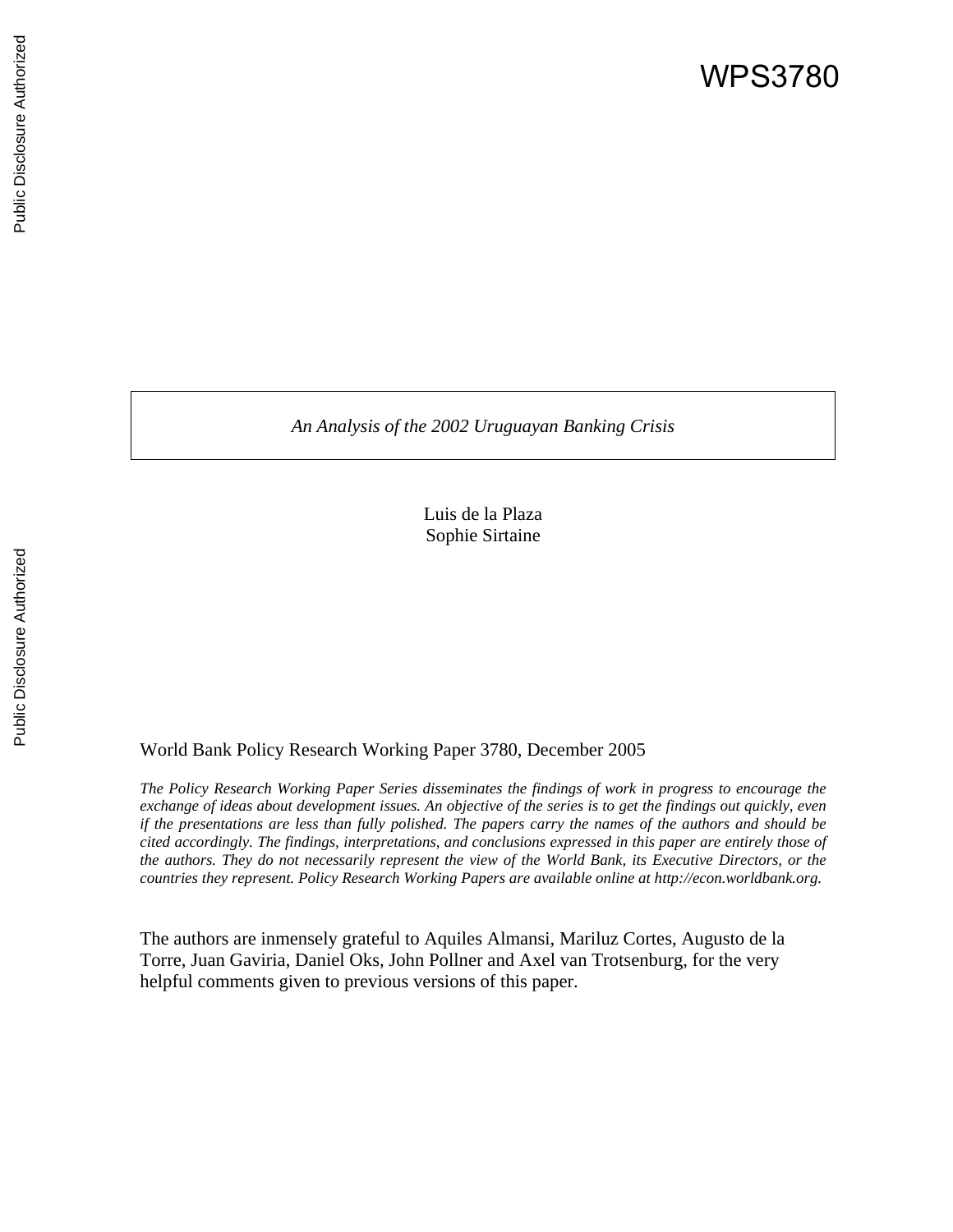## **ABSTRACT**

This paper reviews the series of events that led to the 2002 Uruguayan banking crisis, assesses the current status of the Uruguayan banking sector, and analyzes the policy responses undertaken by the Uruguayan authorities to counteract the crisis. The main conclusion from this analysis is that although the immediate trigger for the crisis was caused by contagion resulting from Argentina's financial crisis, the spread and magnification of the crisis that engulfed the Uruguayan economy was amplified by certain weaknesses of the Uruguayan economy in general, and the domestic banking sector in particular. The authors also believe that the policy responses adopted by the Uruguayan authorities were mostly adequate, allowing Uruguay to successfully counteract simultaneous banking and public debt crises. Most importantly, the Uruguayan authorities were able to overcome a severe crisis while preserving the necessary trust in banking contracts, achieving a high level of social stability and political cohesion, and maintaining a fluid dialogue with multilateral financial institutions and all affected parties. The cooperative and consensual approach taken by the authorities created the necessary conditions to overcome some of the important obstacles to the recovery of the domestic banking sector.

The paper is organized in three sections:

- (i) Section 1 follows the chronology of events before, during and after the crisis, and reviews the policy responses undertaken by the Uruguayan authorities – assisted by multilateral institutions– to counteract and stem the crisis;
- (ii) Section 2 assesses the current status (as of June 2004) of the Uruguayan banking sector, its immediate prospects and the remaining areas of weakness; and
- (iii) Section 3 attempts to draw useful policy lessons derived from the actions undertaken by the Uruguayan government.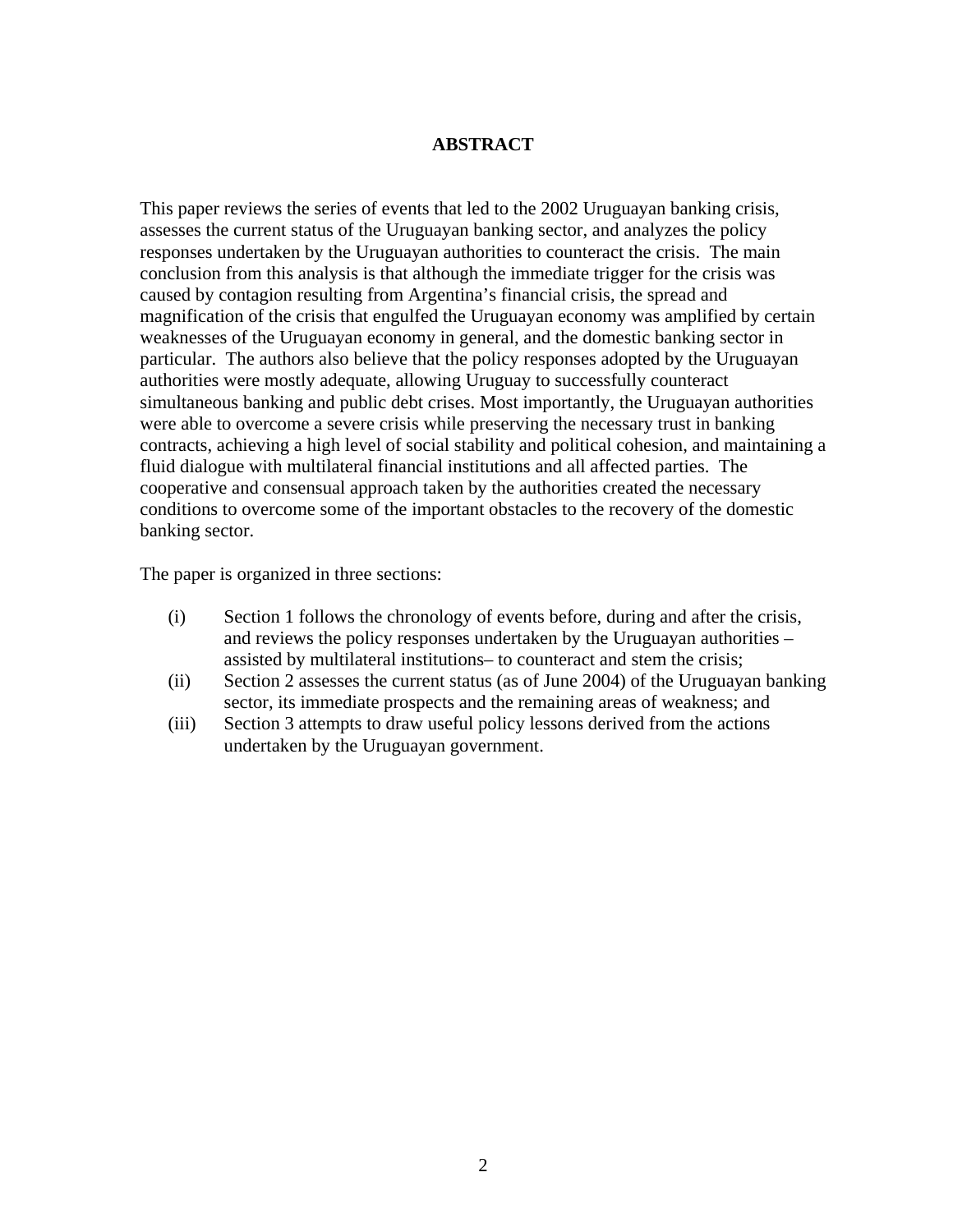## **Table of Contents**

| <b>SECTION II: THE URUGUAYAN BANKING SECTOR: CURRENT STATUS  20</b> |
|---------------------------------------------------------------------|
|                                                                     |
|                                                                     |
|                                                                     |
|                                                                     |
|                                                                     |
|                                                                     |
|                                                                     |
|                                                                     |
|                                                                     |
| 28                                                                  |
|                                                                     |
|                                                                     |
|                                                                     |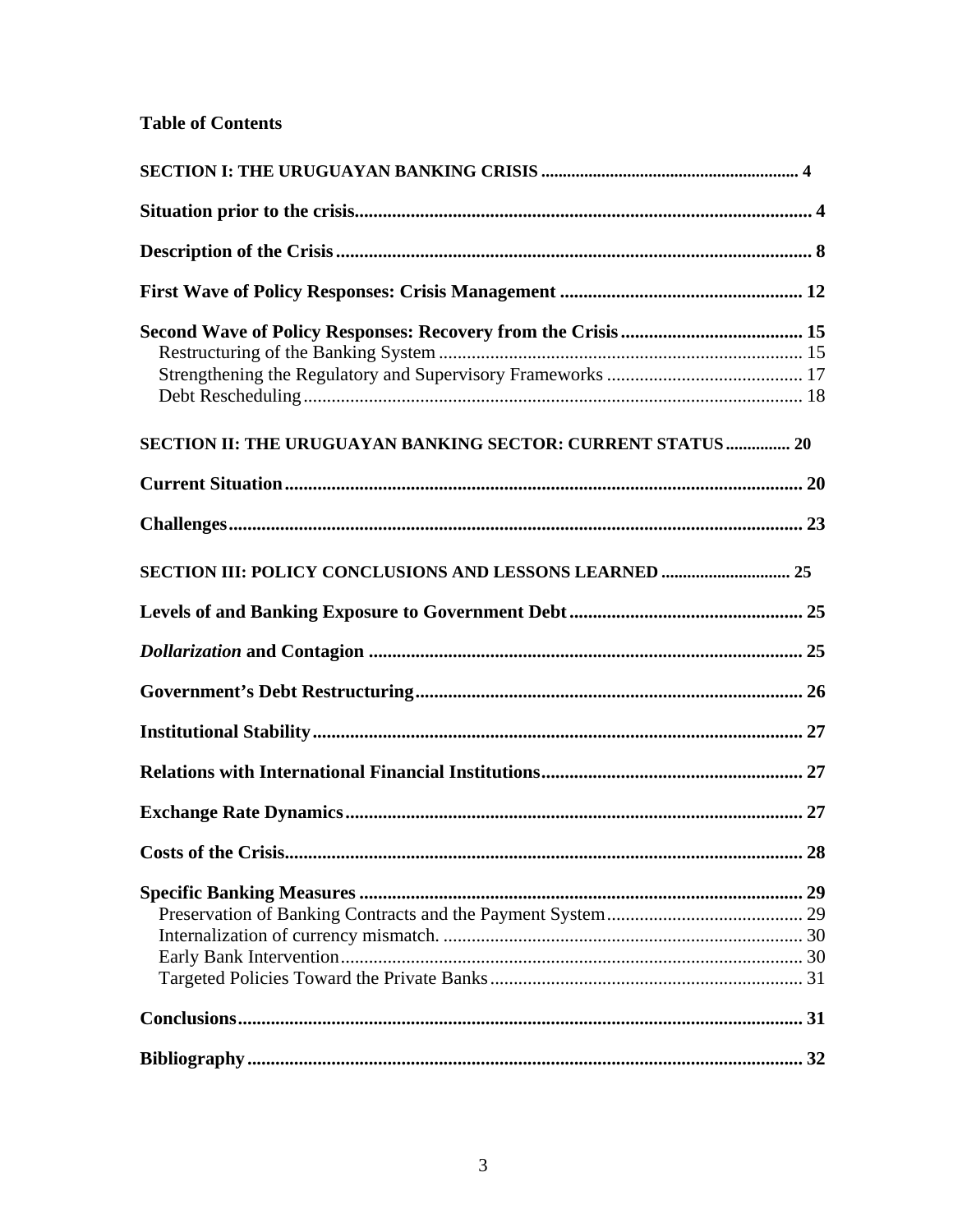#### **SECTION I: THE URUGUAYAN BANKING CRISIS**

#### **Situation prior to the crisis**

At the end of 2001, the Uruguayan banking sector was considered by most to be reasonably healthy. Although a protracted economic recession that started in 1999 had weakened the profitability of Uruguayan banks –particularly the public banks, the system was perceived to be, with some exceptions, properly capitalized, to have adequate liquidity and –contrary to many other Latin American countries– to lack a large exposure to the public sector.

The system was highly segmented into two large public banks (*Banco de la República Oriental del Uruguay*, or BROU and *Banco Hipotecario del Uruguay*, or BHU, together accounting for 40 percent of the system's assets) and a group of approximately 30 private –mostly foreign– banks, that also included some local investment banks and savings & loans cooperatives. Among these, *Banco Galicia Uruguay* (BGU) and *Banco Comercial*  (BC) clearly dominated the segment, with combined assets representing approximately 20 percent of the overall banking system.

| <b>Uruguay: Selected Banking Indicators</b> |              | <b>Public</b> | <b>Private</b> |
|---------------------------------------------|--------------|---------------|----------------|
| As of December 31, 2001 (%)                 | <b>Total</b> | <b>Banks</b>  | <b>Banks</b>   |
|                                             |              |               |                |
| <b>Asset Quality</b>                        |              |               |                |
| NPLs/Total Loans                            | 17.9         | 39.1          | 5.6            |
| Provisions/NPLs                             | 49.7         | 39.2          | 91.7           |
| <b>Capital Adequacy</b>                     |              |               |                |
| Assets/Capital                              | 16.7         | 12.2          | 22.3           |
| Capital/Risk Adjusted Assets                | 11.8         | 17.5          | $7.6^*$        |
| <b>Profitability</b>                        |              |               |                |
| R.O.A. (after tax)                          | $-2.3$       | $-4.5$        | $-0.9$         |
| R.O.E. (after tax)                          | $-28.1$      | 35.4          | $-16.2$        |
| Liquidity                                   |              |               |                |
| Loans/Deposits                              | 93.2         | 89.5          | 96.4           |
| Liquid Assets/Deposits                      | 15.9         | 20.9          | 13.6           |
| <b>Memorandum</b>                           |              |               |                |
| Total Assets (share)                        | 100.0        | 40.9          | 59.1           |
| FX Deposits/Total Deposits                  | 89.1         | 84.2          | 92.1           |
| FX Loans/Total Loans                        | 80.6         | 56.0          | 93.0           |

*\* This number includes ratios for two intervened bankrupt banks, Banco de Crédito and Caja Obrera. Source: Banco Central del Uruguay and IMF's estimates* 

Notwithstanding the overall picture of relative soundness, the system was, however, intrinsically vulnerable to external shocks due to its deposit structure, which was highly *dollarized* and with a large presence of non-resident depositors. In fact, as of December 2001, total deposits in the system amounted to US\$15.4 billion (representing 83 percent of Uruguay's 2001 GDP), of which 90 percent were foreign currency deposits, with 47 percent of these deposits being held by non-residents. Despite this skewed deposit structure, however, the Uruguayan Central Bank (*Banco Central del Uruguay*, or BCU) lacked specific prudential regulations regarding foreign currency denominated deposits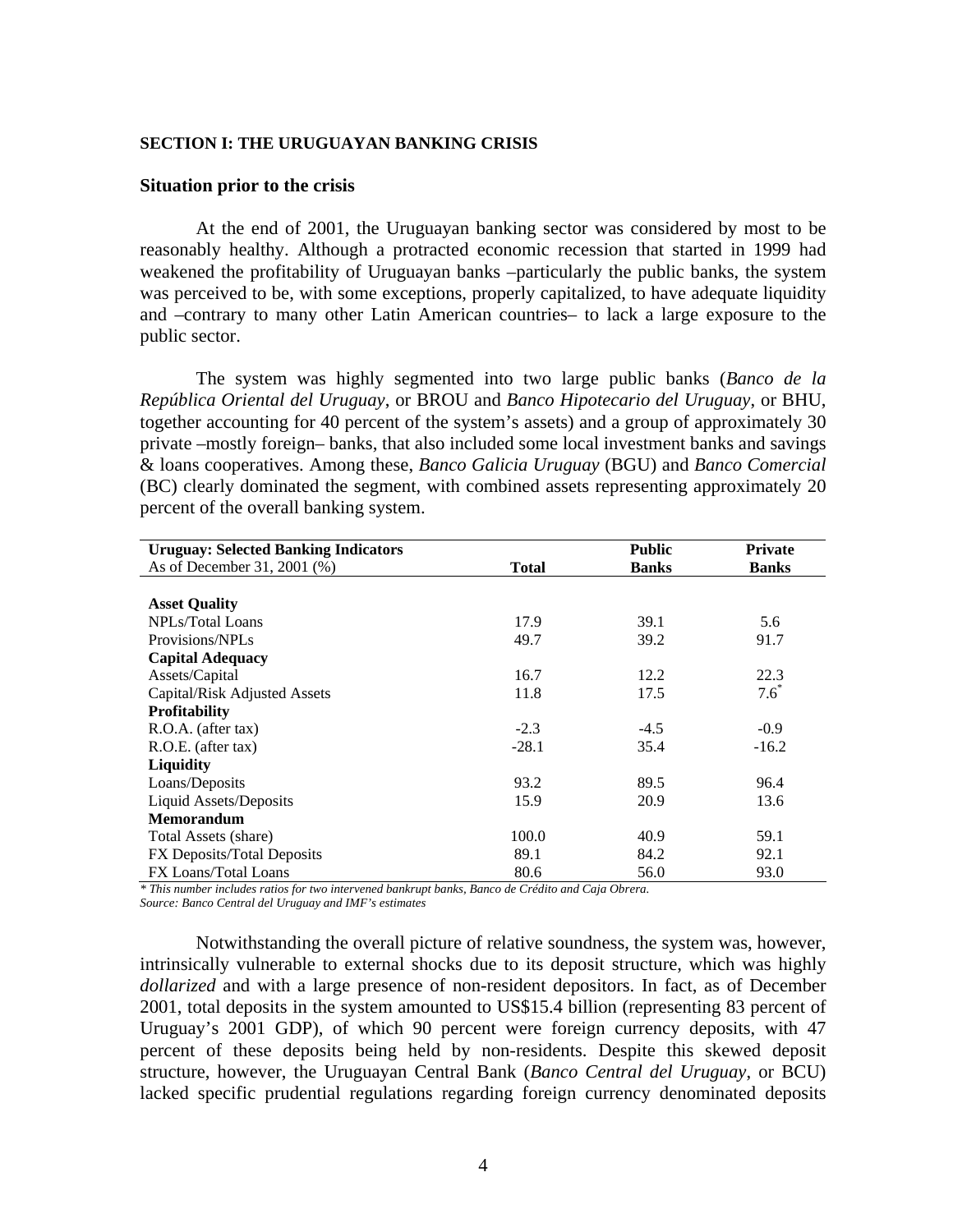held by non-residents, there were no specific liquidity requirements or limitations on such deposits, and supervision of the state-owned banks was generally weak and untimely<sup>1</sup>.



*Source: BCU and IMF, as of December 31st, 2001*

 $\overline{a}$ 

*Dollarization* was not limited to the banks' liabilities, but extended also to their asset side. As of the end of 2001, total loan book for the system amounted to US\$11.5 billion, out of which US\$8.6 billion (or 75 percent) was denominated in foreign currency, mainly in US dollars. Paradoxically, US\$6.1 billion (or 71 percent) of these loans had been extended to residents, even though the vast majority of them did not earn revenues in any foreign currency.

Within the system, the financial condition of the two largest public banks (BROU and BHU) was very weak. These two banks had questionable lending practices and weak corporate governance and, as a consequence, their level of non-performing loans was greater than that of the rest of the system, their costs higher and their profits lower. In fact, as of December 2001, the ratio of non-performing loans to total loans for the public banks was 39.1 percent, versus 5.6 percent for the private banks, while after tax return on equity was minus 4.5 percent for the public banks, versus minus 0.9 percent for the private banks.

Particularly vulnerable was the case of the BHU, which as of the end of 2001 represented approximately 10 percent of total deposits within the system. This institution, the country's almost exclusive provider of mortgage lending, was especially susceptible to external shocks, given the substantial currency and maturity mismatch in its balance sheet. In fact, the majority of the BHU's deposits (77 percent) was denominated in US dollars and had relatively short maturities, while the greater part of its loans (94 percent) were pesodenominated, long-maturity loans extended to peso-earners.

<sup>&</sup>lt;sup>1</sup> "Third Review under the Stand-By Arrangement and Request for Modification and Waiver of Applicability *of Performance Criteria"*, Supplementary Information, IMF, June 2003, page 2.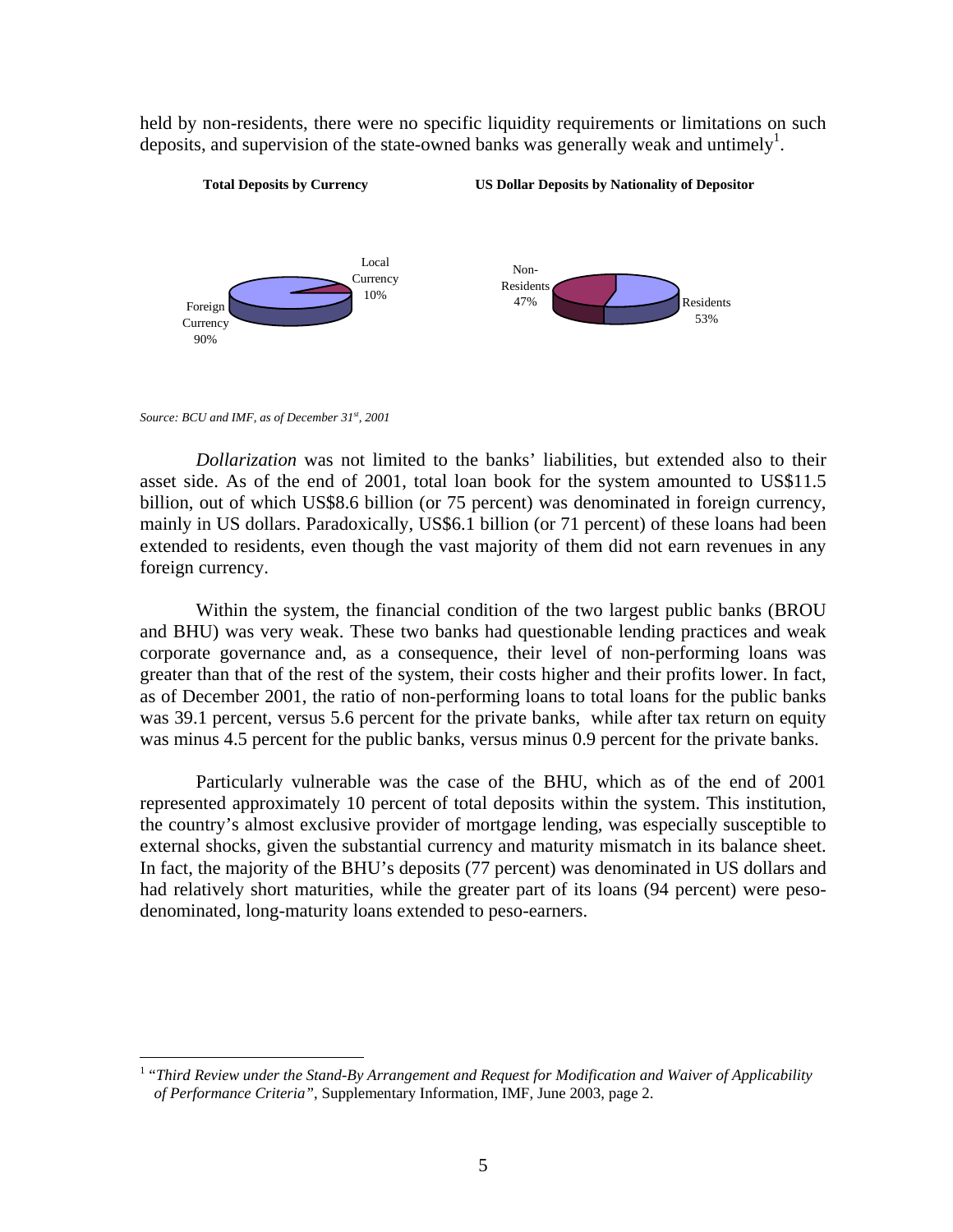On the fiscal front, the protracted economic recession that started in 1999 had led the government to accumulate increasingly large deficits (from 38 percent of GDP in 1998 to 58 percent by 2001) that were financed through correspondingly sizeable levels of public debt, the vast majority of which was financed via external issuance of foreign currency denominated debt. Thus, just before the crisis erupted, total public sector debt amounted to US\$10.7 billion, out of which 83 percent was denominated in foreign currencies.



#### **Cyclicality of Uruguay's Government Debt**

1

This high level of government debt as a percentage of GDP represented the highest recorded level since the mid 1980's –when Uruguay also experienced severe GDP  $contractions$  and, unfortunately, preceded the eruption of the Argentinean crisis<sup>2</sup>. This reality, combined with the fact that most of the government debt was denominated in foreign currencies, made Uruguay highly vulnerable to an external shock of the nature and magnitude of the Argentine crisis. The external debt situation would, as we will see, only worsen with the crisis, with total external debt reaching US\$11.3 billion by December 2002 (or 93 percent of that year's GDP) and US\$12.1 billion by December 2003 (or 108% percent of that year's GDP).

*Source: Global Development Statistics*

<sup>&</sup>lt;sup>2</sup> Uruguay's level of public debt as a percentage of GDP in 2001 (i.e. 58 percent) compares unfavorably versus, for instance, 51 percent for Argentina that same year and 44 percent for Brazil in 1999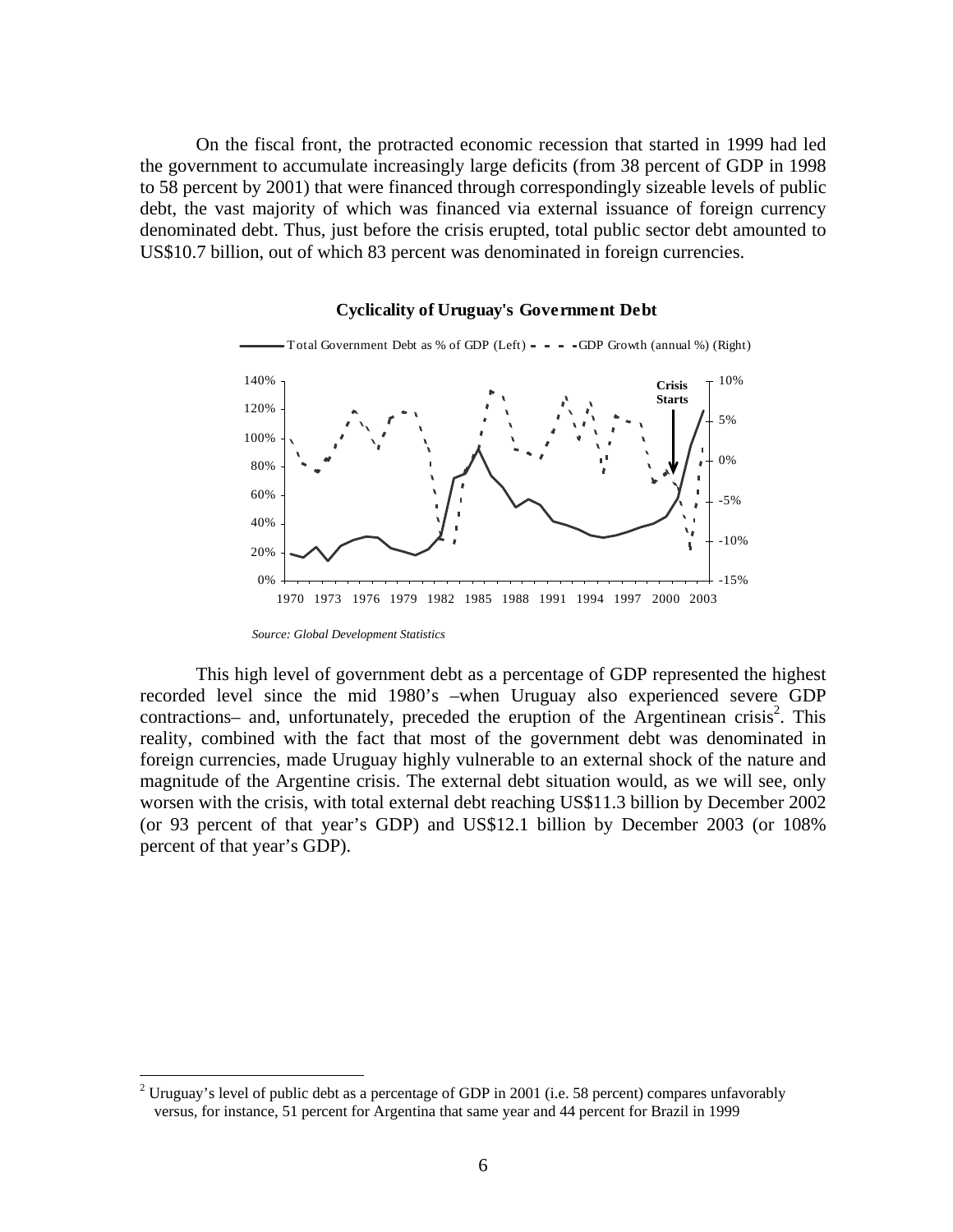Partially responsible for the weak performance of the Uruguayan economy since 1999 was the one-two punch inflicted by the successive devaluations of the Brazilian Real and the Argentinean Peso in 1999 and 2001 respectively. In fact, the loss of competitiveness caused by the considerable appreciation that the Uruguayan Peso's real exchange rate experienced as a consequence of Brazil's crisis in 1999 was only to be made worse by Argentina's devaluation in late 2001. Thus, by January 2002, and as can be seen in the chart below, the Uruguayan Peso was seriously out of equilibrium not only against Uruguay's two major trading partners, but also vis-à-vis the rest of the world.

# 40 50 60 70 80 90 100 110 120 Jan-95 Jan-96 Jan-97 Jan-98 Jan-99 Jan-00 Jan-01 Jan-02 vs. Argentina - - - vs. Brazil - vs. Rest of the World

#### **Uruguay: Real Exchange Rate (1995=100)**

*Source: BCU* 

In summary, at the end of 2001, the Uruguayan economy was characterized by the weakness of the public banks, its high level of foreign currency indebtedness –both private and public– and the sluggishness of the economy derived from an appreciated real exchange rate against major trading partners. Under these circumstances, the Uruguayan banking sector was highly vulnerable to an external shock and potential currency devaluation.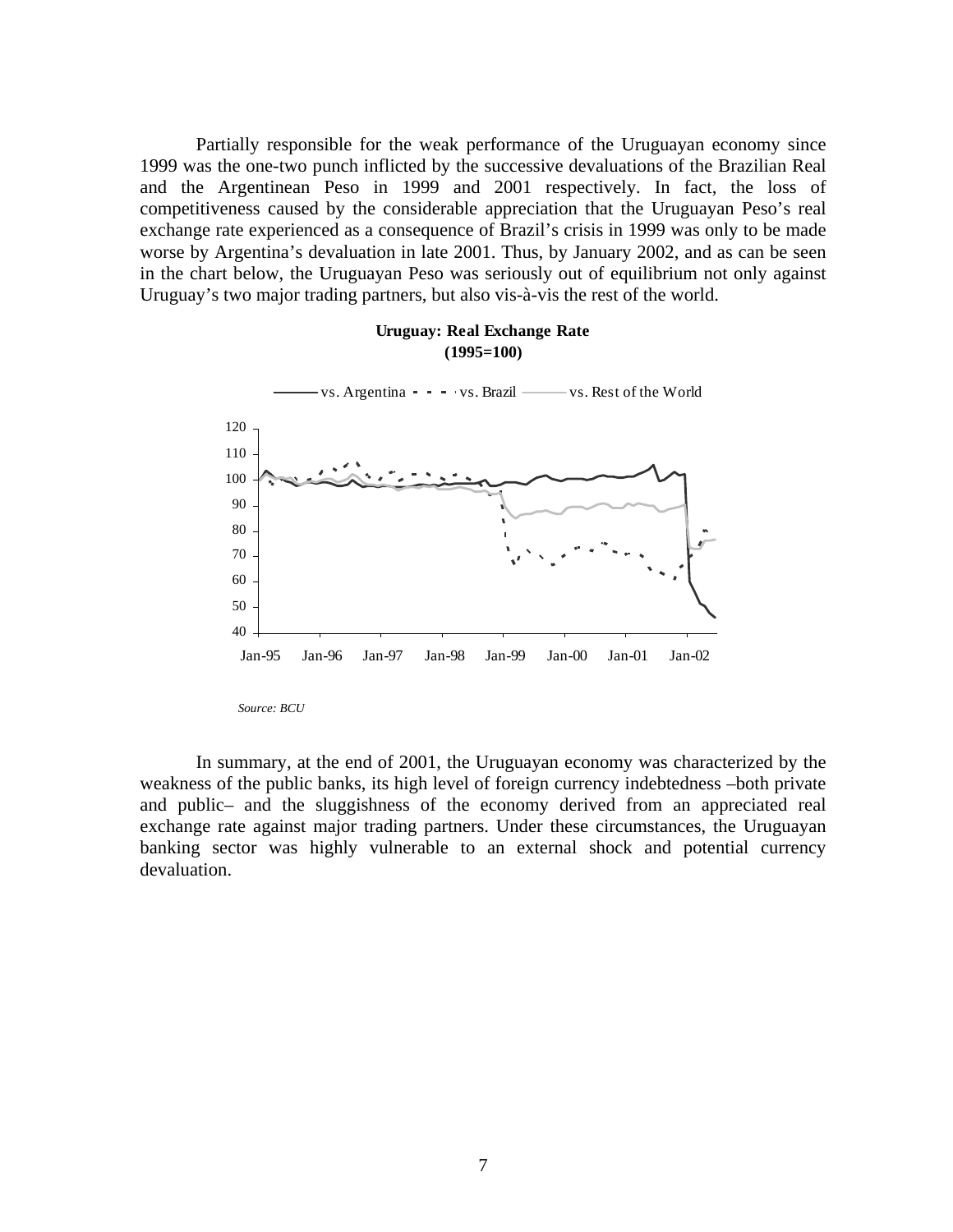#### **Description of the Crisis**

 $\overline{a}$ 

The crisis erupted in December 2001 when the Argentine government imposed capital controls and deposit freezes to Argentina's nationals (popularly known as the "*corralito*"). At that time, the two largest private banks in Uruguay (*Banco Galicia Uruguay*, or BGU*;* and *Banco Comercial,* or BC*)* began facing liquidity problems as a result of their high level of exposure to Argentina. In fact, these two banks –which combined represented approximately 20 percent of total deposits within the system– were both owned by Argentinean financial groups and were, therefore, highly susceptible to Argentina's economic turmoil.

The case of BGU is particularly worth noting since its demise has been considered by many as the event that truly triggered the wider crisis. BGU was a subsidiary<sup>3</sup> of *Banco de Galicia* –Argentina's largest private bank– and was, as of December 2001, the second largest Uruguayan bank in terms of assets. BGU's vulnerability stemmed from its business model, which was concentrated almost exclusively in taking deposits from Argentine nationals and corporations and lending those same funds also to Argentine nationals and corporations. Therefore, when the Argentine government imposed capital controls and deposit freezes, BGU was severely affected as access to its assets in Argentina was drastically curtailed and as cash-strapped Argentineans begun withdrawing their deposits from Uruguay. As a consequence, during the month of January 2002 alone, BGU lost an estimated 15 percent of total deposits, completely exhausting its available liquidity. Faced with this situation, the Uruguayan central bank had no choice but, on February 13, 2002, to temporarily halt BGU's operations and intervene the bank and, subsequently, to permanently suspend it.

Similarly, BC, which as of December 2001 was the largest private bank in Uruguay, was also highly exposed to the Argentine economy due to its large holdings of Argentine government debt as well as its extensive lending to the Argentina conglomerate *Grupo Banco General de Negocios*, of which BC was part. Thus, as in the case of BGU, BC was confronted in early 2002 with severe liquidity constraints, with the situation being exacerbated by accusations of management fraud. After several attempts to re-capitalize the bank, the BC was also intervened by the BCU and subsequently restructured (please see below).

Over the following weeks, and as the economic crisis deepened in Argentina, deposit withdrawals gradually continued and, by March 2002, 12 percent of total bank deposits –mostly from non-residents– had left the country. Although the authorities were expedient in providing liquidity support to the affected banks and a financial support program from the IMF was announced, negative public perception of the unfolding crisis continued exerting pressure on the Uruguayan currency, which the government attempted to counteract by introducing greater exchange rate flexibility and widening the existing crawling exchange rate band from 6 to 12 percent.

<sup>&</sup>lt;sup>3</sup> Although the BGU is often referred to as a branch of *Banco de Galicia*, in reality it had obtained a full banking license and should, therefore, had been considered as an Uruguayan banking institution (Authors' Note)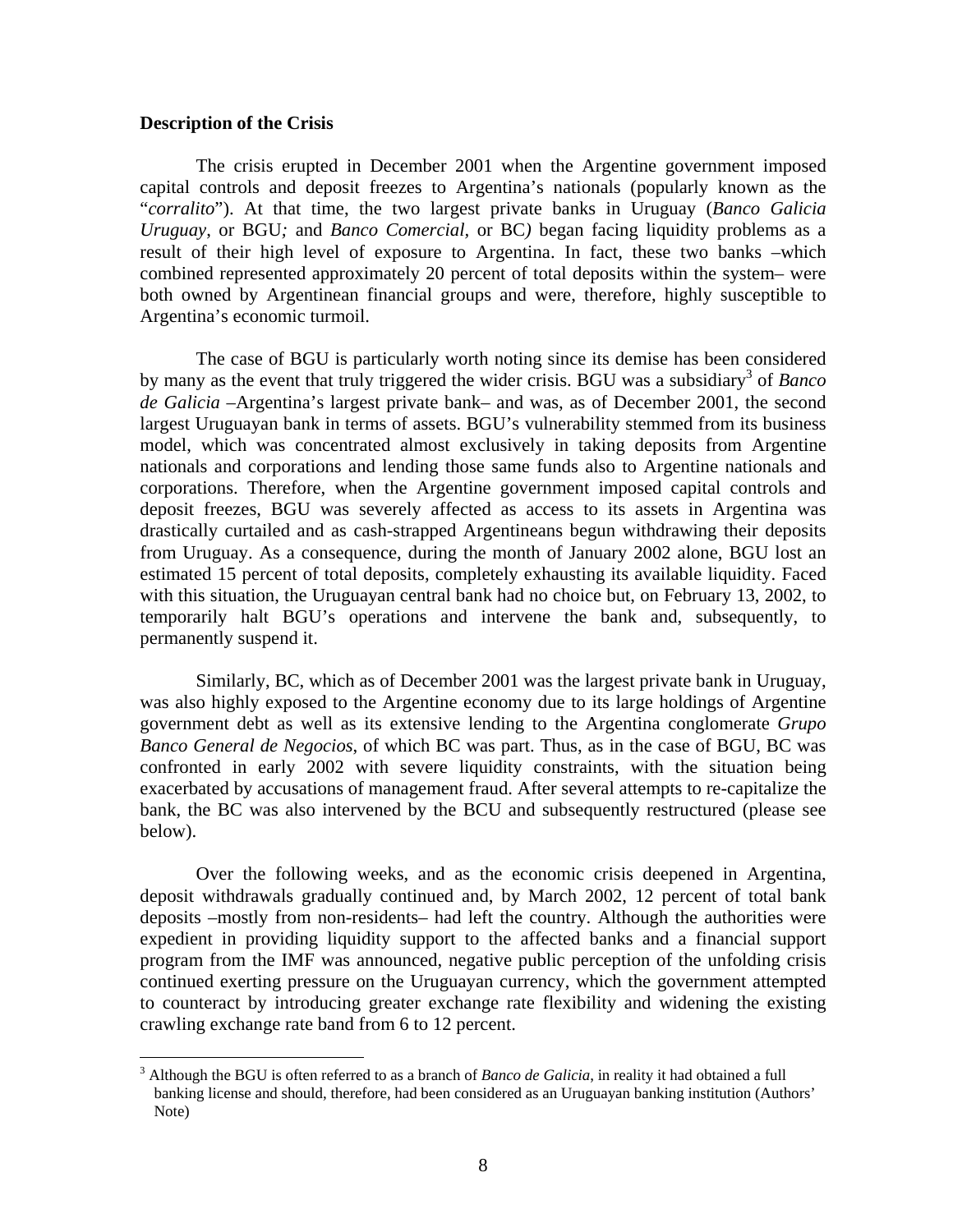|                 | <b>Chronology of the Uruguayan Banking Crisis</b>                                        |
|-----------------|------------------------------------------------------------------------------------------|
| $3$ -Dec-01     | Argentina establishes the "Corralito"                                                    |
| $12$ -Dec-01    | IMF suspends loan disbursements to Argentina                                             |
| $23$ -Dec-01    | Argentina defaults                                                                       |
| $15$ -Jan- $01$ | Uruguay widens its Crawling Exchange Rate Band                                           |
| $3$ -Feb-02     | Argentina establishes the "Corralón"                                                     |
| $13$ -Feb- $02$ | Banco Central del Uruguay suspends operations of Banco Galicia-Uruguay                   |
| $15$ -Feb-02    | Uruguay losses investment grade rating                                                   |
| $28-Mar-02$     | First attempts to re-capitalize Banco Comercial                                          |
| $31-Mar-02$     | Cumulative 12.2% of total deposits have been withdrawn since January 1st, 2002           |
| $21$ -Jun-02    | Banco Montevideo-Caja Obrera is intervened                                               |
| $30$ -Jul- $02$ | Bank holiday is declared                                                                 |
| $31-Jul-02$     | Cumulative 37.6% of total deposits have been withdrawn since January 1st, 2002           |
| $31$ -Jul-02    | Banco Central del Uruguay has lost 79% of international reserves since January 1st, 2002 |
| $5-Aug-02$      | Bank holiday is lifted after a substantial bailout package provided by multilaterals     |

As the financial crisis in Argentina worsened and deposit freezes were tightened (the "*corralón*"), a second wave of deposit withdrawals ensued in April 2002, following Uruguay's downgrade from investment grade status and amidst mounting concerns that Uruguay would be forced to follow in Argentina's footsteps and impose itself deposit freezes. Thus, by May 2002, an additional 18 percent of deposits had been withdrawn from the system. Most importantly, by that date, deposit withdrawals were no longer confined to non-resident deposits and a few specific institutions, but had spread to include also resident deposits withdrawing their funds from the public banks<sup>4</sup>.

| <b>Evolution of Deposits</b> |        |          |          |          |        |
|------------------------------|--------|----------|----------|----------|--------|
| (US\$ millions)              | Dec-01 | $Mar-02$ | $Jun-02$ | $Sep-02$ | Dec-02 |
| <b>Total Deposits</b>        | 15,403 | 13,475   | 10,744   | 8.007    | 8,374  |
| <b>Foreign Currency</b>      | 13.970 | 12.261   | 9.824    | 7.458    | 7,747  |
| Residents                    | 7.413  | 6,953    | 5,958    | 5,250    | 5,431  |
| Non-residents                | 6,557  | 5,308    | 3,866    | 2,208    | 2,315  |
| <b>Local Currency</b>        | 1,433  | 1.214    | 920      | 549      | 627    |

*Source: Banco Central del Uruguay* 

 $\overline{a}$ 

As deposit withdrawals accelerated during May and June 2002, the authorities continued to actively provide widespread liquidity support to both private and public banks. Despite this continued support, on June 21, 2002, the third largest private bank, the *Banco de Montevideo-Caja Obrera*, run into severe liquidity shortages and had to be intervened by the authorities, which took over its operations and replaced its management.

<sup>&</sup>lt;sup>4</sup> The Uruguayan banking system prior to the crisis did not distinguish between resident and non-resident deposits. Although special entities (*Cajas Bancarias*) had been created specifically to service the non-resident segment of the banking system, the initiative had failed to catch on due to adverse fiscal consequences vis-àvis local banking institutions. Therefore, resident and non-resident deposits were mixed up within the system and, in some cases (e.g. *Banco Galicia Uruguay*) clearly dominated the deposit base of some institutions.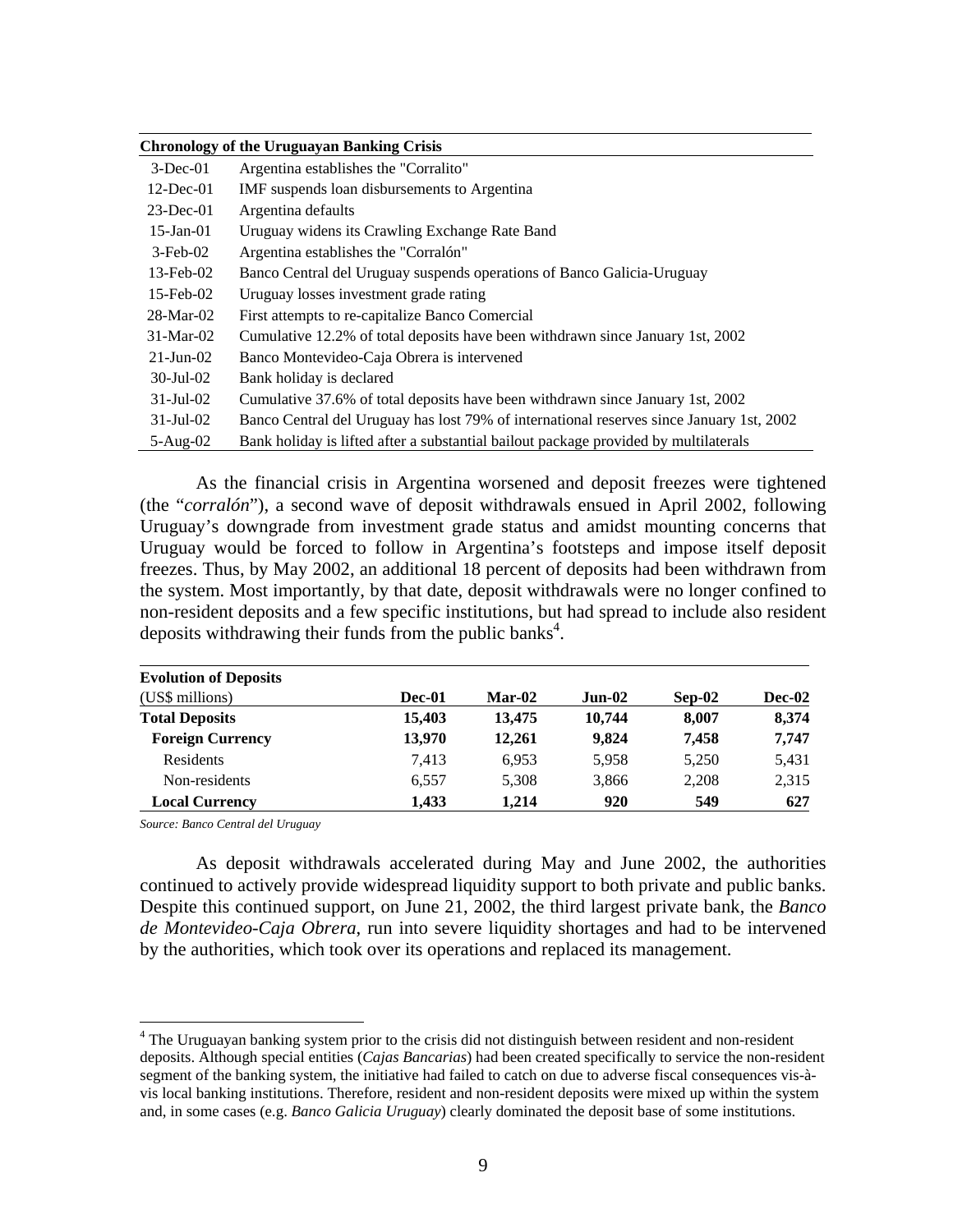#### **Peso/US\$ Exchange Rate and Evolution of US\$ Reserves**  (January to December 2002) Official International Reserves (Left Axis) ——————— Exchange Rate (Right Axis) 3,000 30 2,500 **Peso/USD** JSD<sub>mm</sub> **USD mm.** 2,000 Peso/USI 20 1,500 1,000

Jan Feb Mar Apr May Jun Jul Aug Sep Oct Nov Dec

10



500

The tilting point came in early July, when –following a further deterioration of market sentiment that translated into widening government's bonds spreads– the run on dollar deposits extended also to affect local currency deposits, causing, by late July, the position of the BCU to become untenable. After months of widespread deposits withdrawals and substantial liquidity support to the banking system, the level of available international reserves reached the critically low level of US\$650 million (versus USD3.1 billion in December 2001, or an 80 percent decline). This low level of reserves was clearly insufficient to service the mounting external debt and to continue backing the large proportion of foreign currency denominated deposits still present within the system (i.e. US\$8.7 billion as of July 2002). Confronted with this situation, the authorities opted to freely float the peso –which immediately depreciated by 27 percent– compelling the government to declare a five-day bank holiday on July 30, 2002.

#### **Evolution of Official International Reserves and Deposits**



*Source: BCU*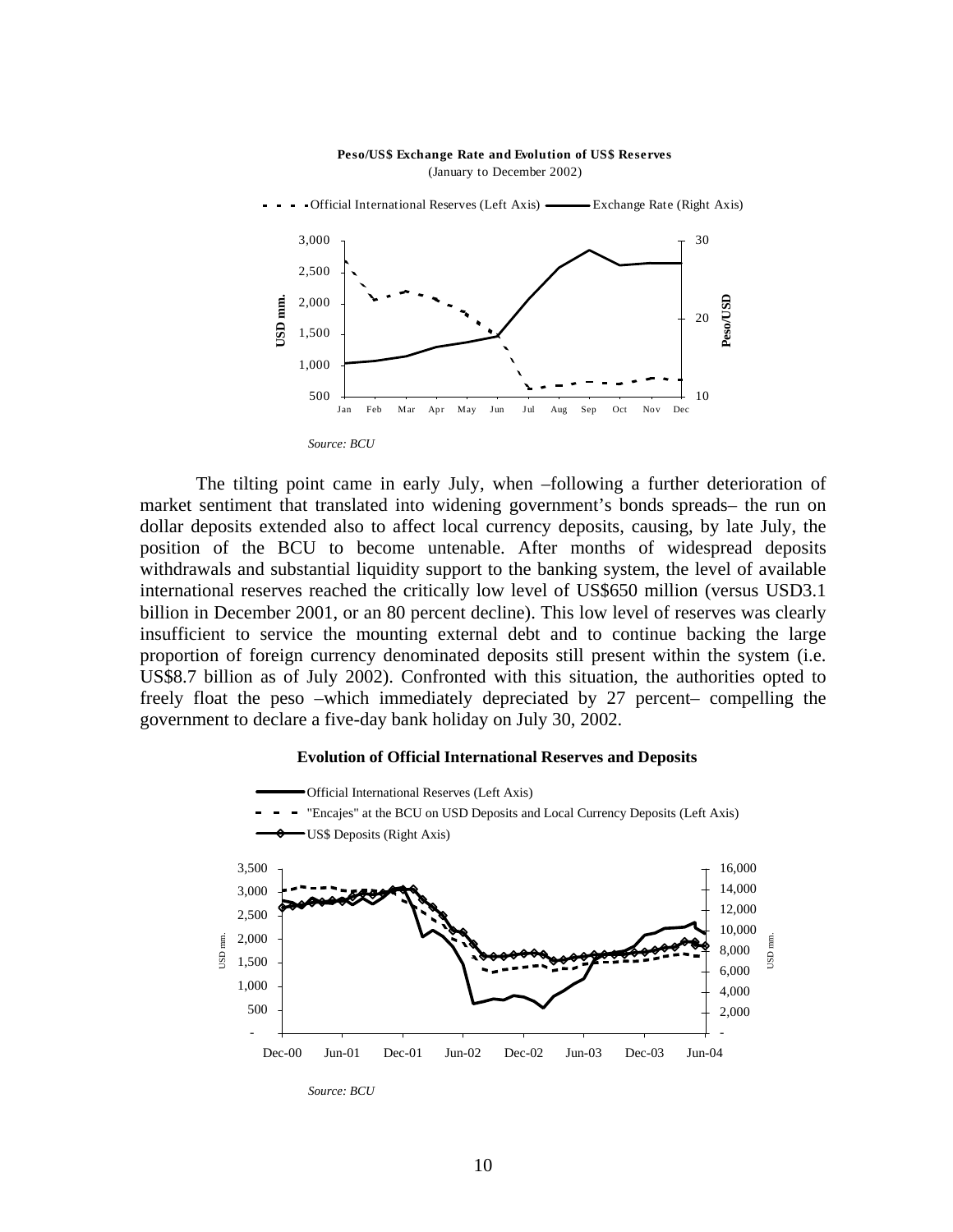As the crisis was unfolding during 2002, the drastic and sustained deposit withdrawals translated into a system-wide credit crunch, as banks –both private and public– scrambled to find any available liquidity by suspending new loans as well as by requesting early repayment of existing loans. Thus, credit to the non-financial sector shrunk by 37 percent during 2002 alone, greatly contributing to a GDP contraction of 10.7 percent for that same year.

#### **Evolution of Deposits and Credit to the Non-Financial Sector** (December 2001 to December 2002)



Credit to Non-Financial Sector - Total Deposits

By the end of July 2002, a cumulative and staggering 38 percent of total deposits had been withdrawn from the system. In addition, with the peso having also depreciated by 57 percent over the same period, the majority of banks had become technically insolvent. In just seven months, the Uruguayan banking sector had changed beyond recognition, with  $67$  percent of the system's total deposits in the hands of the government<sup>5</sup> (either as public or as "intervened" banks), and with 51 percent of deposits held by non-residents having left the country.

As far as the public banks were concerned, and despite massive liquidity support amounting to US\$1,211 million<sup>6</sup> in total, the financial condition of BROU was extremely weak, while the situation of the BHU –given the inherent currency mismatch of its balance sheet– had become critical. Conversely, of the private banks –whose liquidity support had also amounted to US\$1,208 million<sup>7</sup>–, *Banco Galicia Uruguay* had been suspended and *Banco Comercial* and *Banco de Montevideo-Caj*a *Obrera* had been intervened and were under government control<sup>8</sup>. In addition, a large number of foreign-owned banks had had to receive liquidity and equity support from their headquarters abroad.

1

*Source: Banco Central del Uruguay* 

 $<sup>5</sup>$  As opposed to 37 percent of total deposits as of December 31, 2001.</sup>

 $^{6}$  As of August 2002 (*Source: IMF*)

 $7$  Ibid.

<sup>&</sup>lt;sup>8</sup> A third bank, *Banco de Crédito*, had also been intervened by the authorities prior to the crisis, with the government owning 51 percent of its capital and the remaining 49 percent in the hands of the Moon sect. At the time of the crisis, the *Banco de Crédito* was the country's fourth largest bank in terms of assets.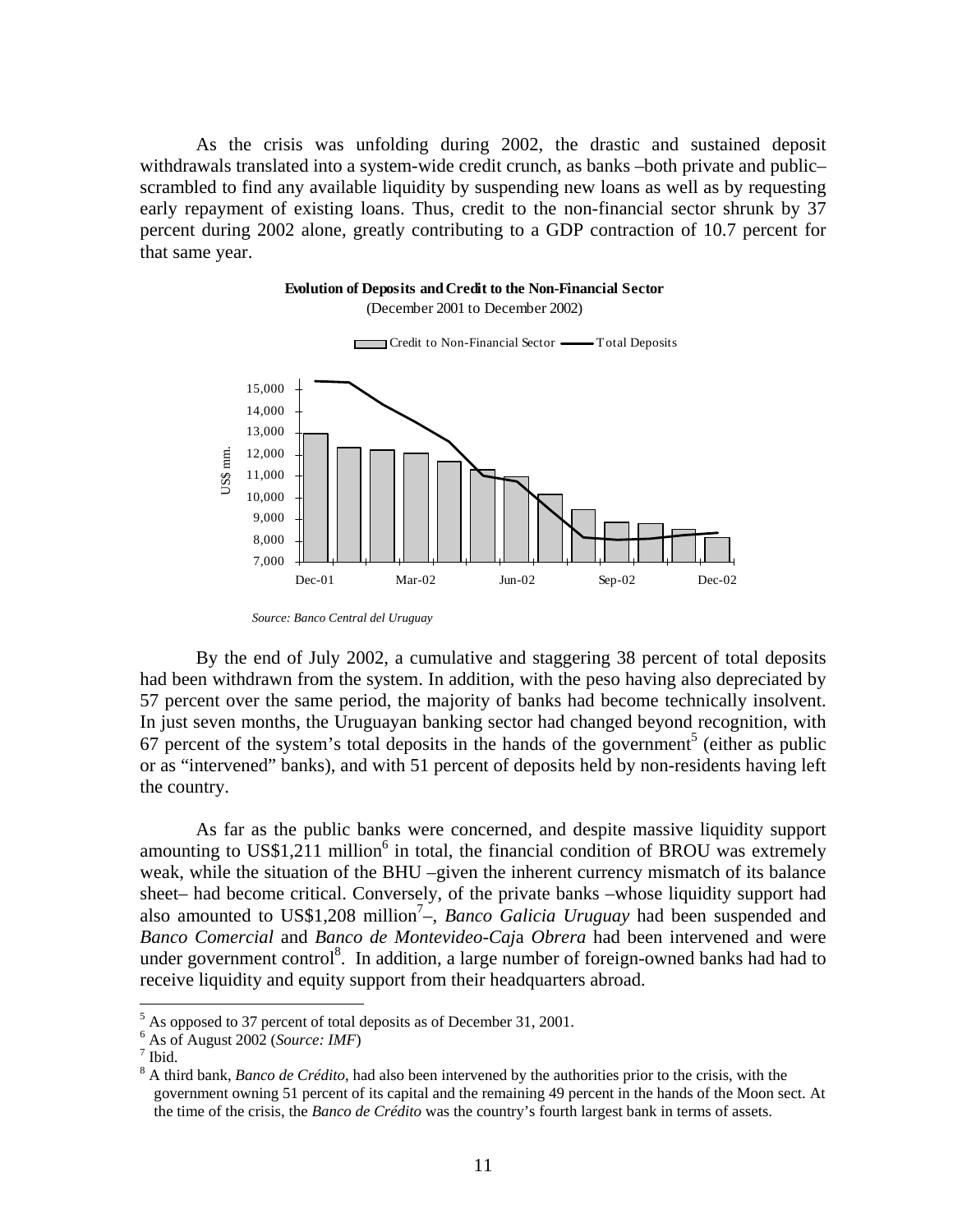#### **First Wave of Policy Responses: Crisis Management**

The Uruguayan banking crisis was characterized –and, arguably, mitigated– by the swift and targeted intervention of the authorities, which, assisted by multilateral institutions, stood ready during 2002 and 2003 to both provide liquidity to the system and promptly intervene to restructure and/or liquidate troubled institutions.

As the initial phases of the crisis appeared to be instances of limited deposit runs at specific banks strictly caused by the troubles in neighboring Argentina, the actions of the Uruguayan authorities (through the *Corporación Nacional para el Desarrollo*, or CND9 and the CBU) were limited to providing liquidity support to the affected banks. However, as the crisis deepened through June and July 2002, and liquidity needs became increasingly large and systemic, the authorities had to discriminate in between, core banks with a critical participation in the payment system and a nation-wide branch network and client base, and, non-core banks, most of which were the Uruguayan branches of foreign banks. Accordingly, the CBU's liquidity support was to benefit exclusively the core banks (i.e. the  $BROU$ , the BHU, the three intervened banks<sup>10</sup> and some small domestic cooperatives, all of which accounted for 55 percent of the system's deposits), while non-core banks were to rely on their own liquidity support. However, and most importantly, the discriminating nature of the authorities' liquidity support was predicated upon the tacit understanding that no additional restrictions were to be imposed on the foreign banks, which were able throughout the unfolding of the crisis to act without any specific limitation.

As the crisis grew and intensified, a US\$2.5 billion facility (the *Fondo para la Fortificación del Sistema Bancario,* or FFSB) was created in June 2002 to supplement the fast decreasing lender-of-last-resort facilities of the central bank, and to provide additional liquidity and equity support to struggling core banks. The resources of the FFSB came from the first augmentation of the Stand-By Agreement with the IMF, with additional resources to be provided by other multilateral institutions and the government in the form of US dollar-denominated bonds.

Despite the FFSB's comparatively large resources, however, deposit withdrawals continued unabated in June and July 2002, which combined with the authorities' support for the then prevailing exchange rate, critically drained the available reserves at the central bank and exhausted the government's ability to continue to provide further liquidity to the system<sup>11</sup>. Ultimately, the FFSB proved insufficient and, by July 30<sup>o</sup> 2002, its activities were suspended and the bank holiday was declared.

 $\overline{a}$ 

<sup>&</sup>lt;sup>9</sup> The CND is a government-owned investment company created in 1985 (*Ley N° 15,785*) to foster economic growth through selective investment in a variety Uruguayan economic sectors. 10 The three intervened banks were *Banco Comercial*, *Banco de Montevideo-Caj*a *Obrera* and *Banco de* 

*Crédito.* 11 International reserves at the BCU fell from US\$3,300 mm. at the end of 2001 to approximately US\$650

mm. by the end of July 2002.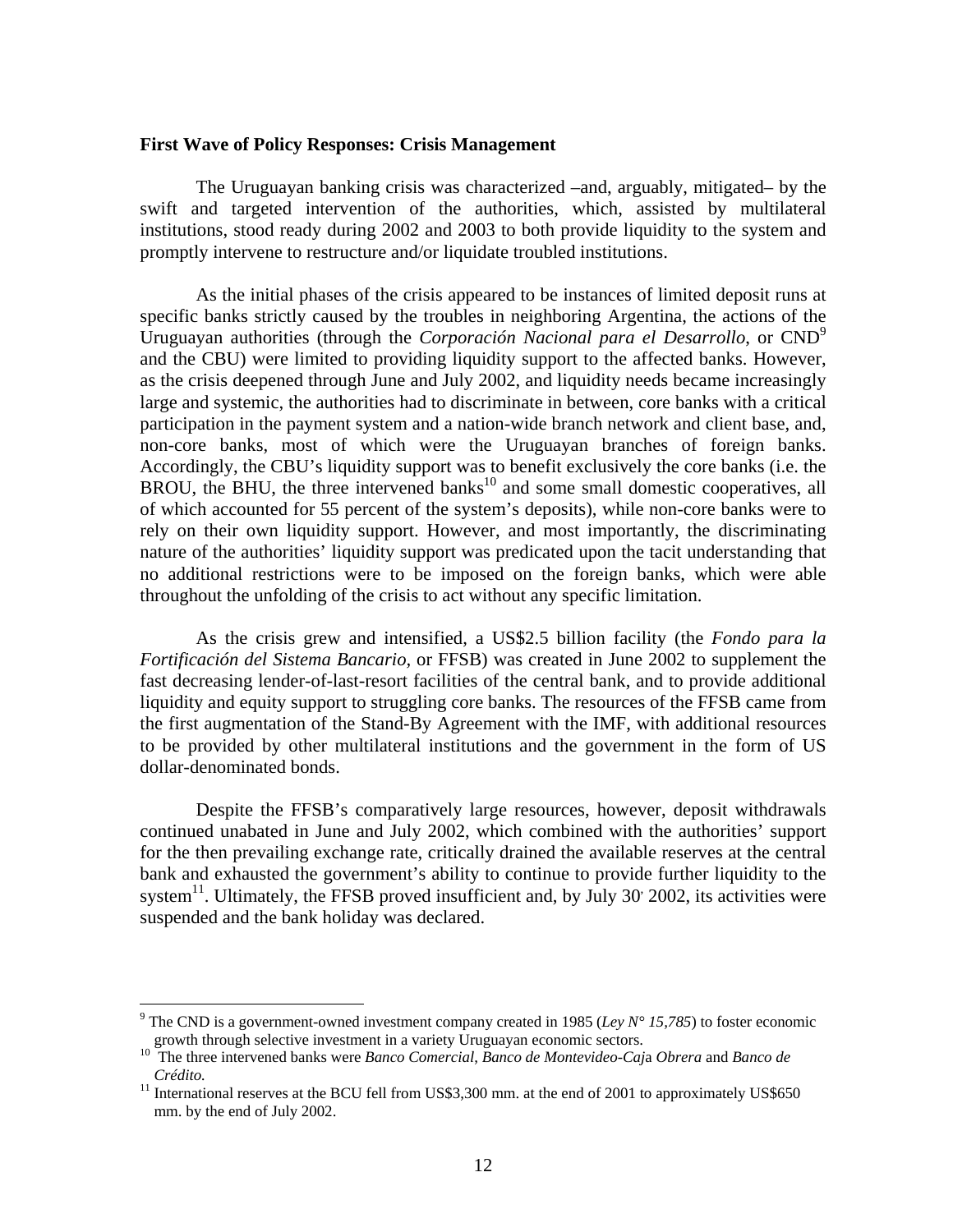Following the lifting of the bank holiday on August 5, 2002, the Uruguayan authorities created a new legislative framework (*Ley 17.523*, known as the *Ley de Fortalecimiento del Sistema Financiero*) that included a series of resolute measures in order to finally contain the crisis:

- First, the law created the *Fondo de Estabilización del Sistema Bancario* ("FESB"), a US\$1.4 billion stabilization fund financed by multilateral institutions<sup>12</sup>. The FESB's resources –which were in addition to the resources already used by the suspended FFSB– were sufficient to fully back the entire book of US dollar sight and savings deposits at public and intervened banks.
- Second, the US dollar time deposits of the public banks (i.e. BROU and BHU) were reprogrammed and their maturities stretched over a three-year period<sup>13</sup>.
- Third, no restrictions were imposed on foreign banks' operations, as long they were to rely on their own resources to provide liquidity support.
- Fourth, the BROU absorbed all foreign currency and timed deposits of the BHU $^{14}$ , which, although it remained in operation, was no longer allowed to receive deposits.
- Fifth, the operations of the three intervened (i.e. *Banco Comercial*, *Banco de Montevideo-Caj*a *Obrera* and *Banco de Crédito)* were permanently suspended and actions were initiated towards their eventual restructuring and/or liquidation.



The creation of the FESB and the measures above mentioned were finally able to stop the crisis. Although deposit withdrawals picked up substantially after the lifting of the bank holiday, they gradually diminished and, by October 2002, deposits started to return to the system and –as far as resident deposits are concerned– have today reached their July 2002 levels, although are still, as of June 2004, only 78 percent of their December 2001 level.

 $\overline{a}$ 

 $12$  Funding of the US\$1.4 billion facility was split as follows: IMF US\$788 mm., IADB US\$385 mm., and World Bank US\$200 mm.

 $13$  Total deposits reprogrammed amounted to US\$2.2 bn.

 $14$  Transfer was executed by the BHU issuing US\$776 million bond –which was guaranteed by the government– and placed with the BROU in return for absorbing such deposits.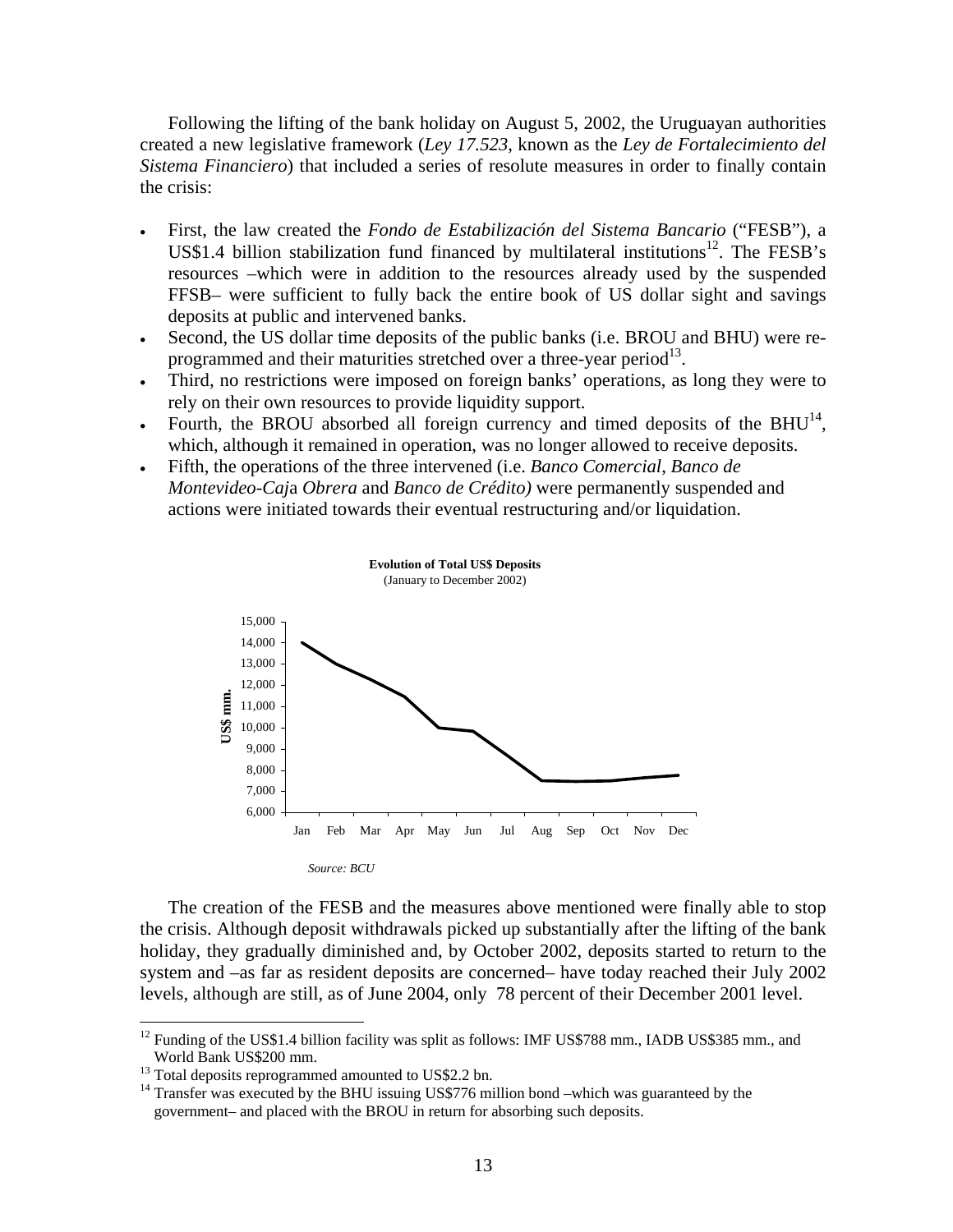In summary, by the end of 2002, the Uruguayan banking system had lost 46 percent of total deposits and the level of non-resident deposits had decreased by 65 percent. As a result of this massive deposit run, one bank had to be closed and three additional banks had to be intervened and restructured by the government, which, as of the end of 2002, controlled approximately 70 percent of the total deposits in the system.

In total, liquidity support provided by the government during 2002 amounted to US\$2.4 billion, or approximately 20 percent of that year's GDP, while the ensuing GDP contraction amounted to approximately 11 percent. The government's actions in providing liquidity support to the ailing banking system –and the need to finance this support– has translated not only into a significant increase in the absolute level of public sector debt, but has also caused a significant shift in the composition of such debt, with official creditors becoming much more important than prior to the crisis. Thus, total public sector debt has grown 26 percent since the beginning of the crisis, with official creditors representing 45 percent of such debt, versus only 25 percent in December 2001.



#### **Evolution and Composition of Uruguay's Public Sector Debt**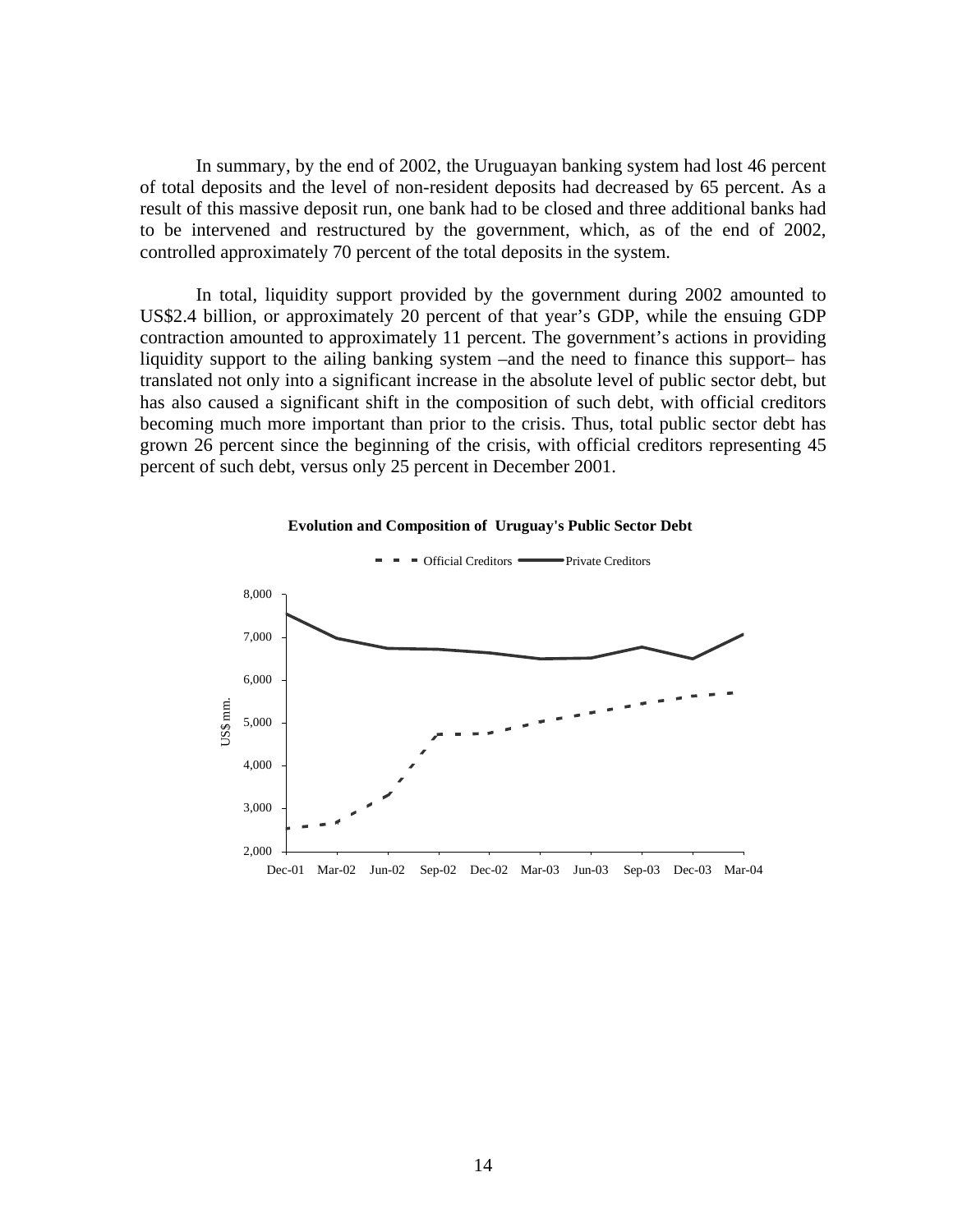#### **Second Wave of Policy Responses: Recovery from the Crisis**

Once deposit withdrawals finally receded and the banking system resumed a more normal operating environment, the authorities undertook during the second half of 2002 and 2003 a series of additional legal and regulatory initiatives aimed at, first, restructuring the still ailing banking system, second, strengthening the financial sector's regulatory and supervisory framework, and, third, resolving the impending crisis of the government finances and the increasingly large foreign debt.

#### Restructuring of the Banking System

On the issue of bank restructuring it is important to distinguish between the situation of the public banks (BROU and BHU) and that of the private intervened banks (*Banco Comercial*, *Banco Montevideo-Caja Obrera* and *Banco de Crédito*).

### *Public Banks*

1

As a consequence of the crisis, the BROU lost approximately 66 percent of total deposits<sup>15</sup> during 2002, very seriously affecting its liquidity and highlighting the weaknesses of its balance sheet, not to mention its questionable lending practices and corporate governance. Consequently, the BROU –assisted by the IMF– has undertaken a drastic restructuring program along the following lines:

- A government-guaranteed Asset Management Company was created in late 2003 to absorb all category 4 and 5 loans<sup>16</sup> and attempt to recover these loans over a five-year period<sup>17</sup>. The BROU has committed to complete the transfer of these loans by December 2004.
- The government has covered the arrears on the BHU bond<sup>18</sup> and the BHU has committed to keep the bond current in the future.
- BROU's commercial focus will be re-directed towards peso-based products.
- BROU's cost structure will be rationalized with the objective of reducing operating costs by 15 percent over the next two years.
- BROU's credit risk management and loan monitoring will be improved to reduce nonperforming loans in the future.

<sup>&</sup>lt;sup>15</sup> This figure does not include the re-programmed deposits from BROU and BHU, which represented in excess of 62 percent BROU's deposit base at the end of  $2002$ 

<sup>&</sup>lt;sup>16</sup> Non-performing loans in Uruguay are defined as category 4 and 5 loans within the loan book. These loans represent the two riskiest categories of loans (out of a total of five categories) and with the least likelihood

<sup>&</sup>lt;sup>17</sup> The trust, which will be controlled and managed by the BROU, will issue notes to purchase the non-<br>performing loans from the BROU at their net book value.

<sup>&</sup>lt;sup>18</sup> This was the US\$776 million government-guaranteed bond that the BHU issued to the BROU when this institution absorbed the BHU's dollar-denominated time deposits in July 2002. The BHU has since been unable of fully service this bond.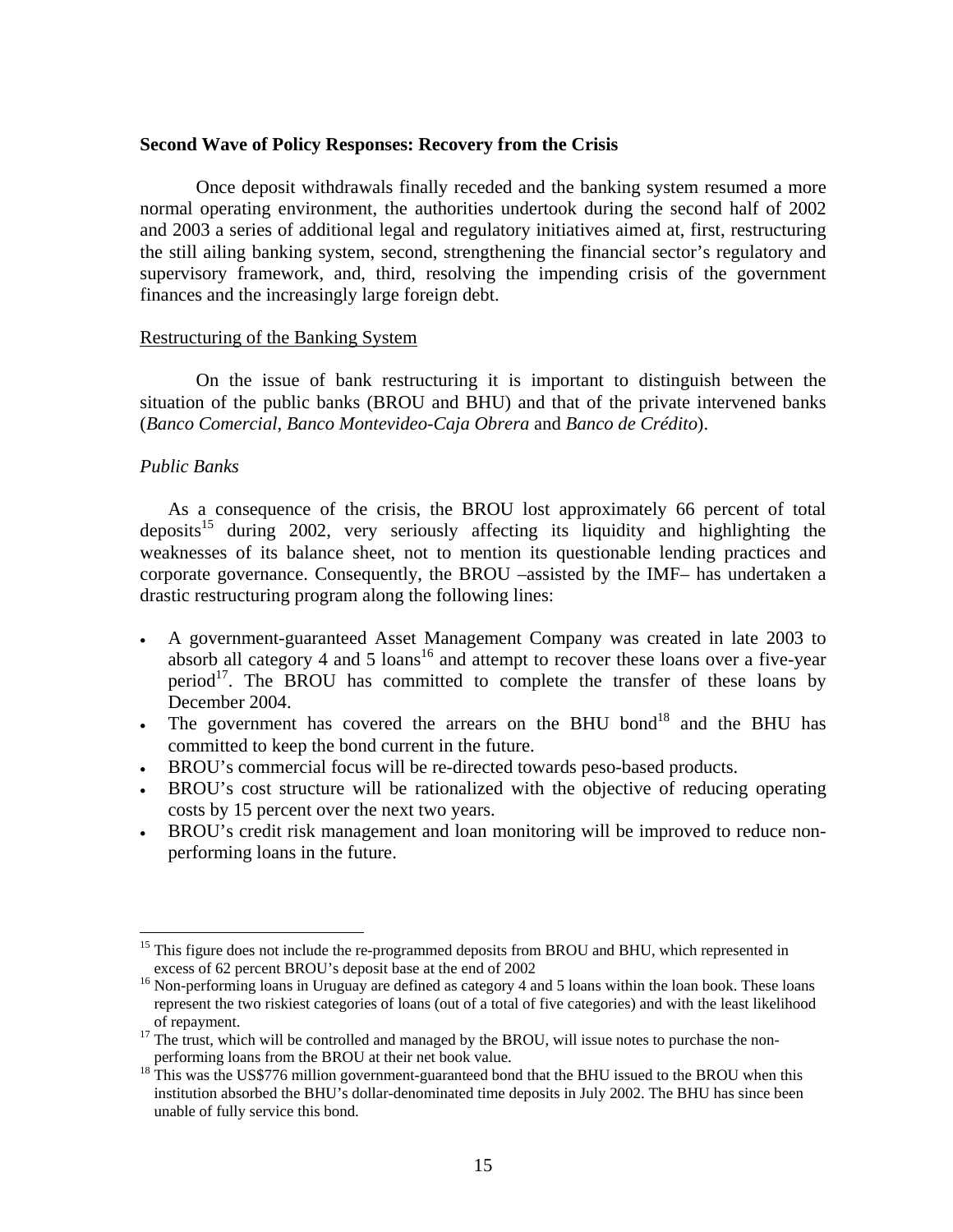On the other hand, the BHU was by far the Uruguayan financial institution hardest hit by the 2002 crisis as a consequence of the inherent vulnerability of its balance sheet. In fact, at the end of 2001, most of BHU's deposits (77 percent) were denominated in dollars, while the vast majority of its loans (94 percent) were peso-denominated, indexed-to-wages loans extended to peso-earners. Naturally, when the crisis erupted and the peso was sharply devalued, the resulting deterioration of the BHU's balance sheet made it to become highly insolvent. Despite the severity of its crisis, the BHU –with the assistance of the World Bank– is the institution whose restructuring plan is more defined and advanced. Today, the BHU has become<sup>19</sup> a non-banking housing institution that is no longer allowed to take on new deposits (with the exception of *Ahorro Previo* or housing savings plans) and can only issue mortgages up to a total amount of US\$50 million. In addition, the BHU is in the midst of implementing a radical streamlining plan aimed at strengthening its balance sheet, reducing costs and improving its management and information technologies.

#### *Private Intervened Banks*

In January 2003, the authorities placed *Banco Comercial* and *Banco Montevideo-Caja Obrera* under liquidation and created a new bank, the *Nuevo Banco Comercial*, or NBC. Thus, in late February 2003, the NBC issued CDs to finance the purchase of the assets of the two liquidated banks<sup>20</sup>, with the proceeds from that sale used in turn to partially compensate the original depositors of the liquidated banks. The NBC opened for business in late March 2003 and was, as of the end of 2003, the third largest bank in the country, representing 9.5 percent of total deposits within the system. On the other hand, the *Banco de Crédito* was finally placed under liquidation in February 2003, after several failed attempts to re-capitalize it.

#### *Other Private Banks*

 $\overline{a}$ 

This segment of the Uruguayan banking, composed of a small network of mostly foreign-owned banks, has proven to be the most resilient of all. As mentioned before, these banks were purposely left out of the liquidity support provided by the authorities and had to rely on their own resources to weather the crisis. Despite this fact, the private banks have been the great beneficiaries of the "flight-to-quality" during the 2002 crisis and, to date, no major consolidation or downsizing has taken place among these banks.

<sup>&</sup>lt;sup>19</sup> The restructuring of the BHU is delineated by the *Ley 17.596 de Fortalecimiento del Banco Hipotecario del Uruguay*, approved in December, 2002

<sup>&</sup>lt;sup>20</sup> A "Put Option" existed over category 4 & 5 loans, by which the NBC could return such assets back to the government until December 2003.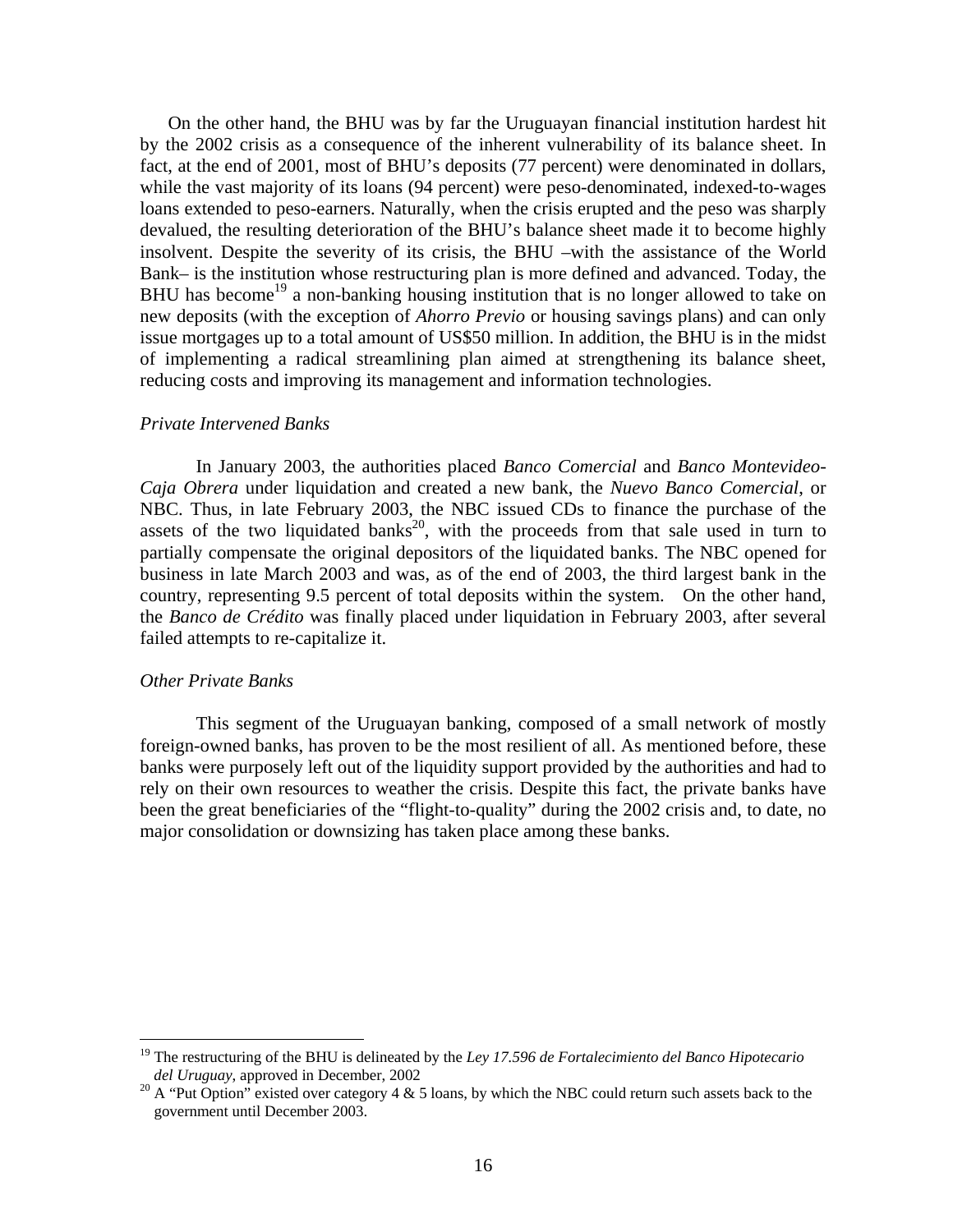## Strengthening the Regulatory and Supervisory Frameworks

Lax regulatory and supervisory frameworks greatly contributed to creating some of the conditions which made the Uruguayan banking sector highly vulnerable to external shocks. To eliminate this weakness, the Uruguayan authorities have made a substantial effort in overhauling the existing regulatory framework and strengthening the supervisory institutions with the double purpose of, first, re-establishing credibility in the system as a whole and, second, creating the institutional and supervisory architecture to avoid and/or mitigate future financial crises.

With these objectives in mind, Congress passed in December 2002 a new banking law (*Ley 17.613, Ley de Bancos*), which clearly delineated the basic operating procedures for bank restructuring and/or liquidation as well as re-defined and expanded the role of the BCU in strengthening the regulatory and supervisory frameworks.

As far as bank restructuring is concerned, the new law strengthened the role of the BCU in the liquidation of failed banks and established the creation of trust funds (*Fondos de Recuperación de Patrimonio Bancario*) for asset recovery. It is precisely under the umbrella of this new piece of legislation that the *Nuevo Banco Comercial* was created and the *Banco de Crédito* was ultimately liquidated.

On the issue of the regulatory framework, the new banking law expanded the supervisory scope of the BCU –specifically of the unit within the BCU in charge of bank supervision, the *Superintendencia de Instituciones de Intermediación Financiera*– and took the first steps towards the strengthening of the much deficient prudential regulatory framework with the aim of (i) promoting the overall quality of the banks' balance sheets, (ii) fostering the early detection of troubled institutions to avoid system-wide crisis and (iii) insulating the system itself from potential external shocks. Specifically, the new banking supervisory framework is centered on the following parameters:

- *Risk Limitation*: Limits have been introduced for certain types of borrowers and risks (e.g. country limits, government limits, risks to associated entities, etc.). In addition, consolidated supervision has been introduced to account for international exposures.
- *Liquidity Requirements***:** Higher reserve requirements have been introduced for nonresident deposits as well as to cover maturity mismatches in the event of internal and/or external shocks.
- *Internalization of Foreign Exchange Risk*: Regulations have been introduced to encourage banks to subjectively account and adequately provision for foreign exchange risk –even if such risk is indirect– in an effort to incorporate currency risk in the lending decision-making and monitoring processes.
- *Transparency*: There is increased public dissemination of relevant financial information, including system-wide –through the BCU– sharing of borrower's credit history among all financial institutions.
- *Expansion and upgrade of the supervisory function of the BCU*: Both in terms of staffing as well as of its technical proficiency.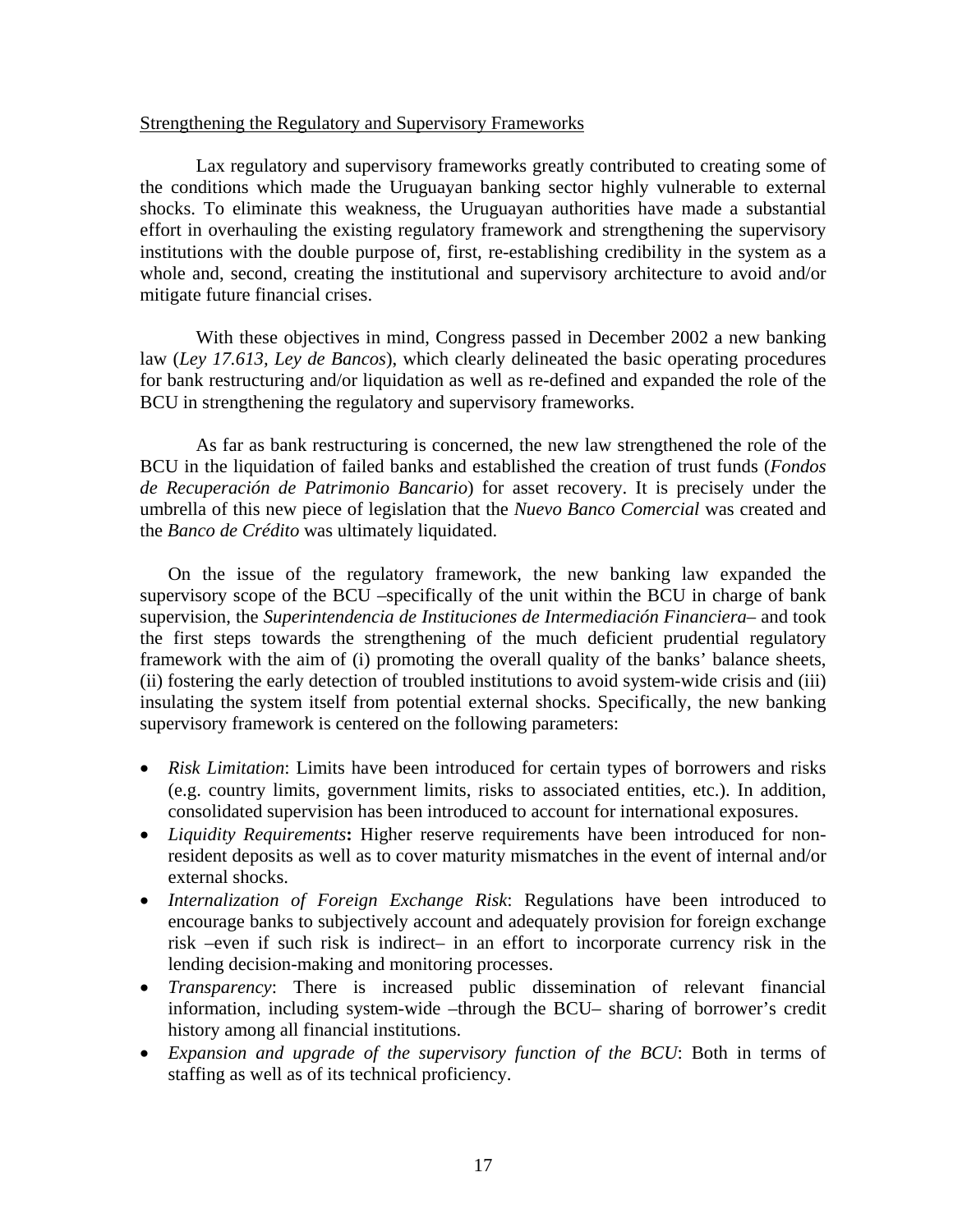Finally, the new banking law of December 2002 also established a Deposit Guarantee Program (*Fondo de Garantía de Depósito Bancario*), although final implementation of such plan is still pending.

## Debt Rescheduling

 $\overline{a}$ 

Simultaneously with the above-mentioned policy responses, the Uruguayan government successfully completed in May 2003 a US\$5.4 billion re-scheduling of foreign-currency denominated debt. This operation –which restructured nearly half of Uruguay's long-term sovereign debt– provided the authorities with the necessary room to maneuver to continue the task of reforming and strengthening the banking sector. In fact, after the sharp devaluation of the peso experienced in mid 2002 and the sharp GDP contraction that same year, the ratio of total debt to GDP had grown by early 2003 to an overwhelming 100 percent, hinting towards the possibility that Uruguay may have to follow in Argentina's footsteps and declare a sovereign default.

Instead, by successfully restructuring the debt, the authorities eliminated any residual financial need until 2005 and, most importantly, enhanced the government's ability to continue servicing its debt obligations. To improve confidence on the government's broad restructuring efforts, the authorities designed the debt exchange plan to include the following innovative features that ensured the success of the exchange:

- *Consultation with Investors*: A formal process of consultation with affected investors was established two months before the debt exchange took place, allowing for a negotiated solution and ultimately arriving at a debt exchange proposal that was agreeable to all the parties involved.
- *Maturity versus Liquidity Option*: Investors were offered the choice of exchanging their old bonds for either a longer maturity bond or a more liquid, benchmark bond. This feature was designed to appeal to both buy-and-hold retail investors as well as to large institutional investors and index-tracking funds.
- *Collective Action Clauses (CACs):* The new bonds, issued under New York law, allowed for aggregation clauses<sup>21</sup> by which a potential future restructuring of these bonds will be facilitated in the future, should that become necessary. This was the first time that a sovereign issuer included such clauses, which are increasingly becoming standard for emerging market issuers.
- *Regulatory Incentives*: A series of regulatory incentives were introduced to encourage domestic and foreign<sup>22</sup> participation in the exchange. On the domestic front, the authorities announced preferential reserve requirements for the new bonds as well as the implicit subordination of the old bonds in case of a shortage in debt servicing funds in the future. These measures greatly contributed to ensuring the participation of domestic financial institutions, particularly domestic pension funds and insurance companies.

 $21$  An aggregation clause permits the terms of the bonds to be changed with the consent of investors representing 75 percent of outstanding principal. 22 The Chilean regulatory authorities facilitated the participation of Chilean pension funds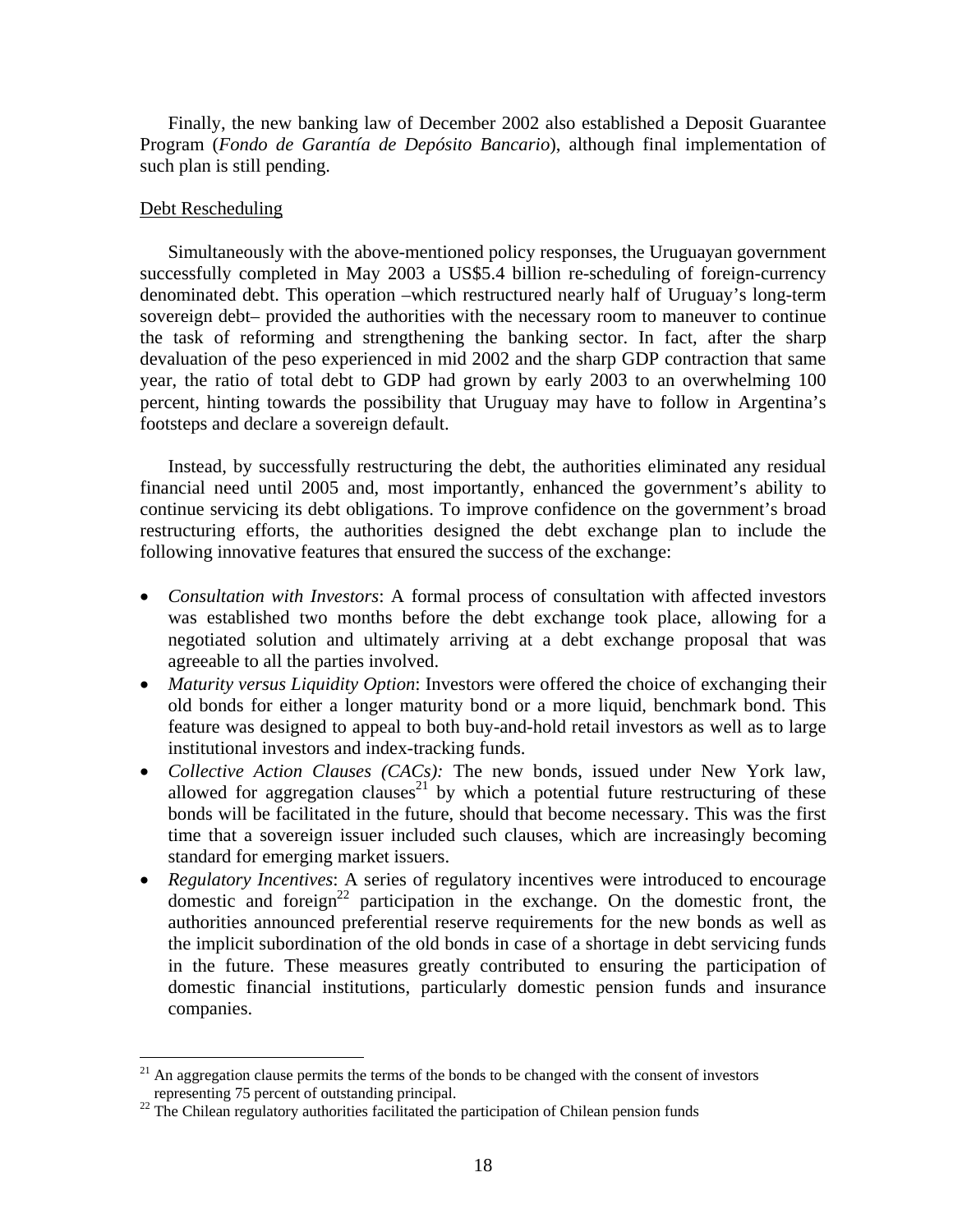As a consequence of these features, participation in the debt exchange was unusually high. In total, US\$5 billion worth of principal amount was rendered for exchange, representing approximately 93 percent of eligible bonds<sup>23</sup>.





 $\overline{a}$ 

The success of the debt exchange was validated by the return of deposits to the system, with total level of deposits in the system growing by 3% during the month of May 2003 alone, reversing a declining trend that had started in late 2002. In addition, the debt exchange caused a sharp decline in perceived country risk, with country risk premia declining from 2,337 basis points in April 2003 to 735 basis points by June 2003. This trend has continued until today and, as of the end of June 2004, Uruguayan sovereign bond spreads stood at 697 basis points.

*Source:* República AFAP

 $2<sup>23</sup>$  Domestic participation was particularly high, with 100 percent participation by domestic financial institutions and 98 percent by domestic retail investors.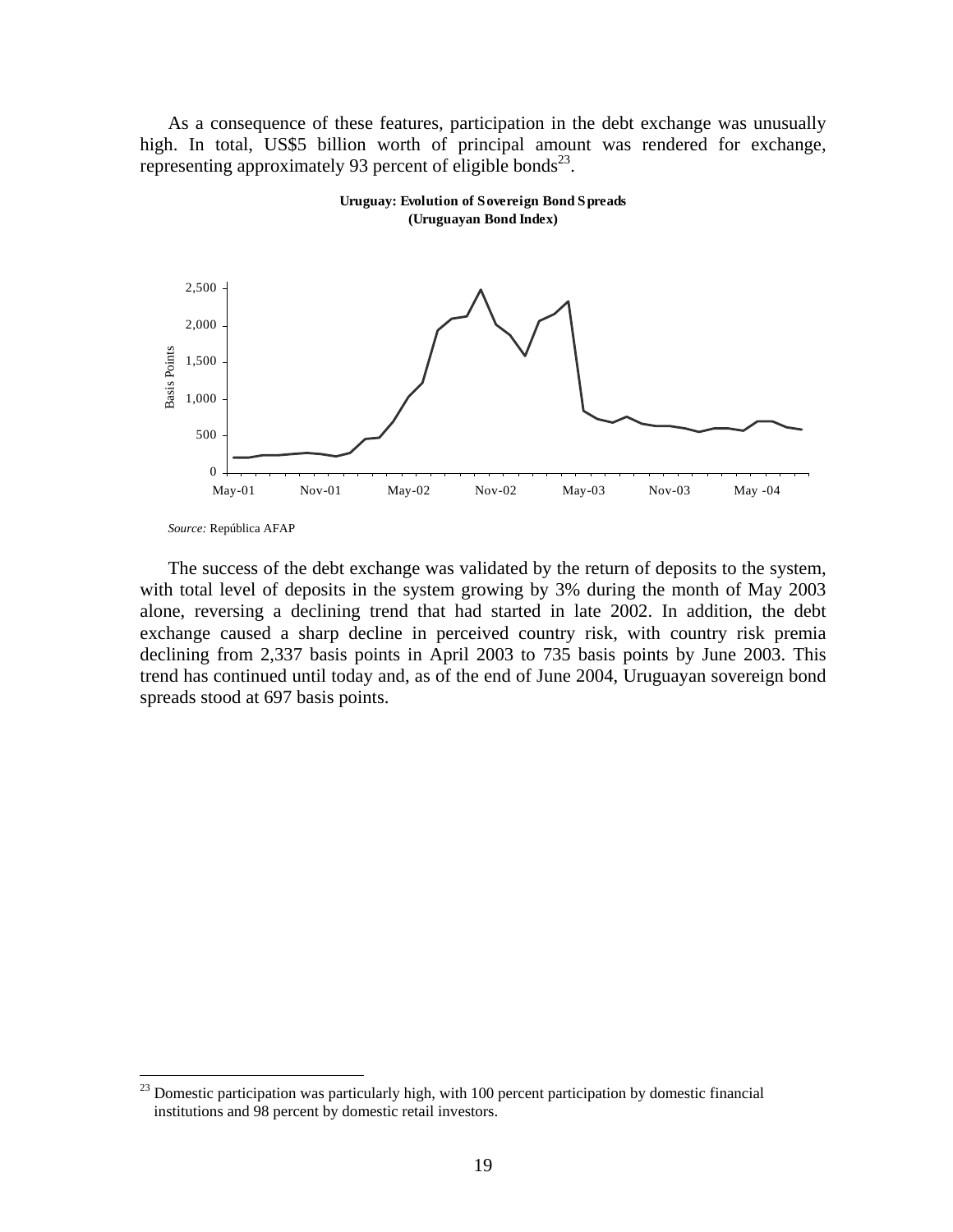#### **SECTION II: THE URUGUAYAN BANKING SECTOR: CURRENT STATUS**

### **Current Situation**

As a consequence of the 2002 crisis, the Uruguayan banking sector is today highly segmented into large, public banks with national-wide branch networks, and a small number of mostly foreign-owned banks. As of June 2004, total assets of the Uruguayan banking system amounted to US\$11.7 billion.

| The Uruguayan Banking Sector |               |               |                    |               |        |               |
|------------------------------|---------------|---------------|--------------------|---------------|--------|---------------|
| (US\$ millions)              | <b>Assets</b> | $\frac{0}{0}$ | <b>Liabilities</b> | $\frac{0}{0}$ | Equity | $\frac{0}{0}$ |
| <b>BROU</b>                  | 4.941         | 42%           | 4.651              | 42%           | 290    | 40%           |
| <b>BHU</b>                   | 1,202         | 10%           | 1,231              | 11%           | $-29$  | -4%           |
| NBC                          | 1.057         | 9%            | 917                | 8%            | 140    | 19%           |
| <b>Total Public Banks</b>    | 7.200         | 61%           | 6,799              | 62%           | 401    | 55%           |
| <b>Private Banks</b>         | 4.568         | 39%           | 4.246              | 38%           | 322    | 45%           |
| <b>TOTAL</b>                 | 11.768        | 100%          | 11,045             | 100%          | 723    | 100%          |

*Source: BCU, as of 30 of June, 2004, except for BHU as of May 31st, 2004* 

The public banks represented, as of the end of June 2004, approximately 61 percent of total assets within the Uruguayan banking system<sup>24</sup>, with the BROU remaining as the flagship of the government's presence in the banking sector, representing 45 percent of all deposits and 50 percent of all loans within the system.

The situation with bank deposits' level has continued to improve since the time of the crisis. Although total deposits within the system in June 2004 still represent only 61 percent of their level in December 2001, both Peso deposits and resident dollar-denominated deposits have surpassed their levels as of July 2002, when the bank holiday was imposed. As far as non-resident deposits are concerned –a client base that may be difficult to fully recover– they represent today 38 percent of their pre-crisis level.

 $\overline{a}$ 

 $24$  Versus approximately 36 percent as of the end of 2001.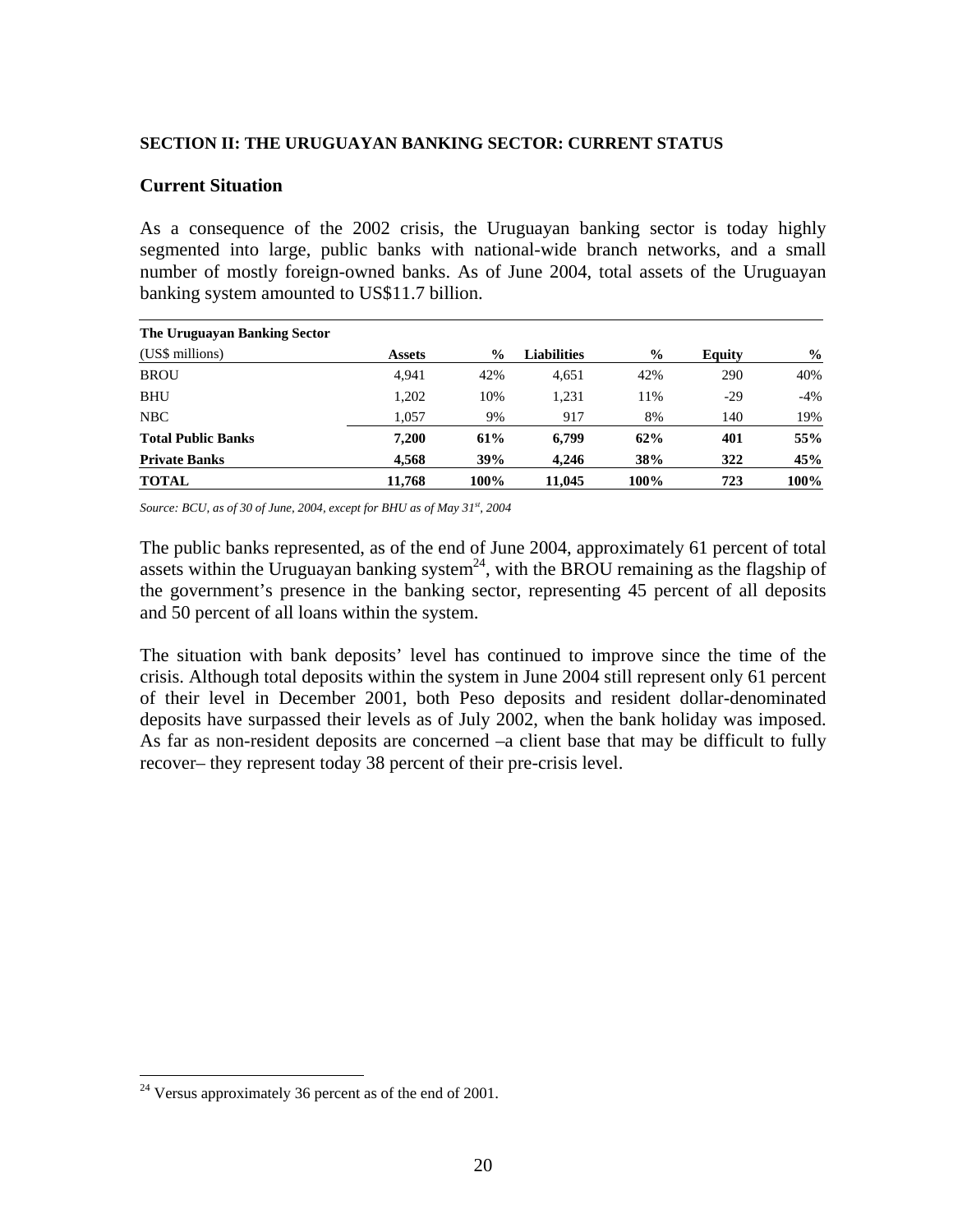

As far as deposit structure is concerned, and in marked difference to the situation before the crisis, non-resident deposits represented, as of the end of June 2003, only 17 percent of total deposits within the system, instead of 43 percent as of the end of 2001, immediately before the crisis. However, foreign currency denominated deposits continues to be the norm, with 92 percent of total deposits within the system denominated in foreign currency as of the end of June 2004.

| <b>Deposit Structure</b>  | <b>Resident</b>    | <b>Resident</b>  | <b>Non Resident</b> | <b>Non Resident</b> |
|---------------------------|--------------------|------------------|---------------------|---------------------|
| (US\$ millions)           | Deposits (US\$ mm) | Deposits $(\% )$ | Deposits (US\$ mm)  | Deposits $(\% )$    |
| <b>BROU</b>               | 3,860              | 50%              | 326                 | 21%                 |
| <b>BHU</b>                | 529                | 7%               |                     | 0%                  |
| NBC                       | 743                | 10%              | 110                 | 7%                  |
| <b>Total Public Banks</b> | 5,132              | 66%              | 436                 | 28%                 |
| <b>Private Banks</b>      | 2,599              | 34%              | 1,111               | 72%                 |
| <b>TOTAL</b>              | 7,732              | 83%              | 1.546               | 17%                 |

*Source: BCU, as of 30 of June 2004, except for BHU as of May 31st, 2004* 

Of the public banks, the BROU (representing 42 percent of the system's total assets as of June 2004) is clearly the cornerstone of the Uruguayan banking sector. Thus, the financial condition of the BROU has had and will continue to have a significant impact over the health of the rest of the Uruguayan banking sector. As of the end of 2003, the financial condition of the BROU remained very weak, with non-performing assets to total assets of approximately 33 percent (60 percent for private sector loans). The BROU has unfrozen the first and second tranches of the deposits that were reprogrammed in July 2002, and has done so ahead of schedule and with very high rates of retention. The BROU is still in the midst of a far-reaching restructuring plan aimed at increasing efficiency, reducing costs and improving corporate governance. Although results have so far been promising, the government should endeavor to continue along this path, particularly as it relates to final resolution of Non Performing Loans.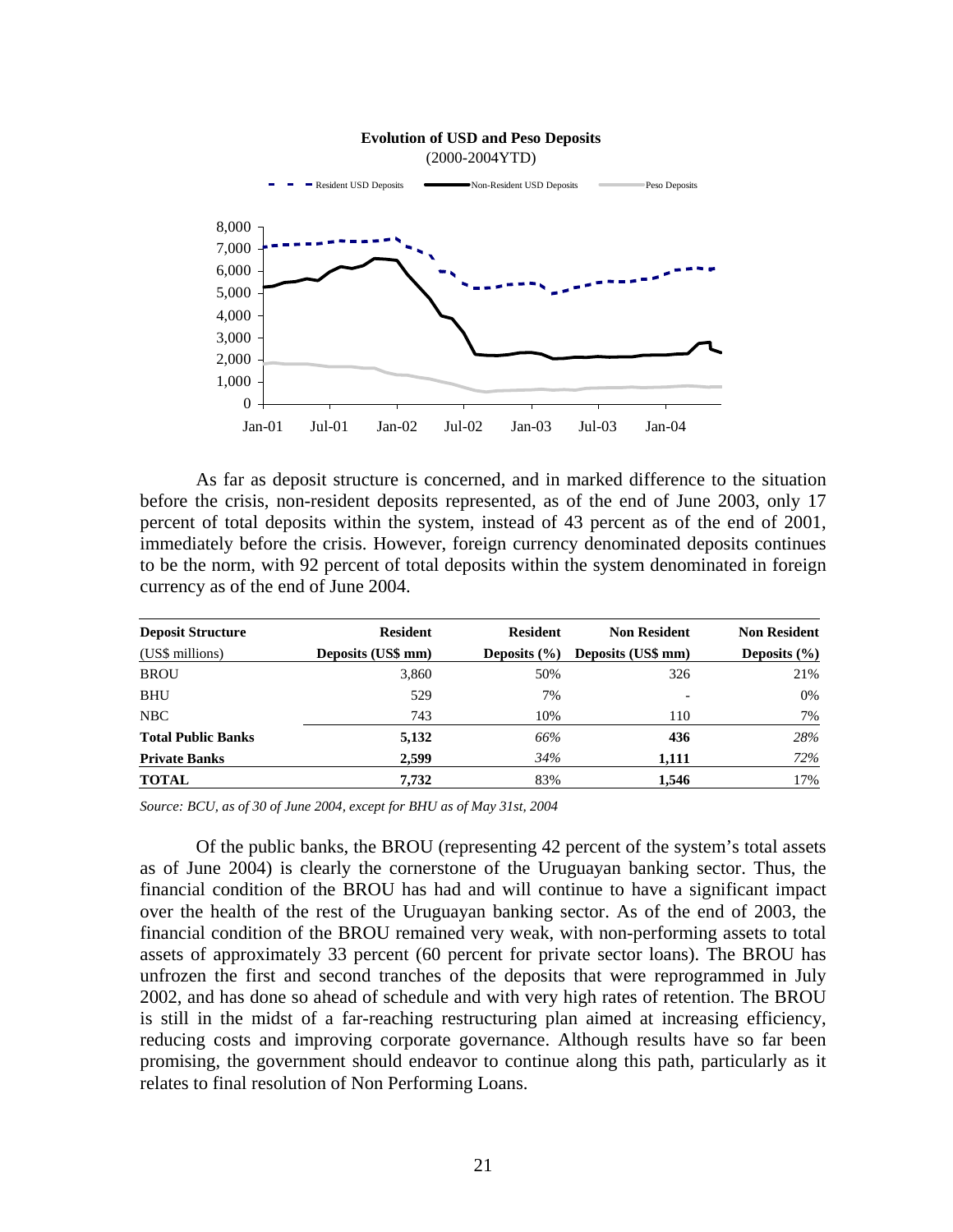The BHU (representing 10 percent of the system's assets as of June 2004) is currently also under restructuring after having become a non-banking institution. After cutting its staff by half and adopting other cost-cutting measures, the BHU continued to face liquidity problems during 2003 as has had to receive financial assistance from the government in order to service its bond with the BROU. As part of the measures to increase its liquidity and refocus its activities to become a more market-driven house financing institution, the BHU is in the process of transferring its *Cartera Social* (i.e. a book of lossmaking housing loans granted to low income families) to the Housing Ministry and is also planning to issue mortgage-backed bonds securities in the near future.

The NBC (representing 9 percent of total assets within the system as of the end of 2003) has also gone through a restructuring period that lasted most of 2003. The NBC is today probably the best-capitalized domestic bank in Uruguay (approximately 14 percent capital-to-assets ratio as of the end of 2003) and has been, so far, relatively successful in restructuring its portfolio of non-performing loans and in attracting new deposits. However, the NBC, whose branch network extends throughout the country, competes head to head with the BROU, making uncertain its very viability in the future as an independent entity. As part of a broader business plan, the NBC is currently negotiating the potential entry in its share capital of a foreign strategic investor, which may help guarantee its future independence.

The private banks (representing the remaining 39 percent of total assets within the system as of the end of 2003) are, as mentioned before, mostly foreign-owned banks almost exclusively dedicated to the Montevideo area. The private banks offer today almost exclusively dollar-based products, mostly concentrated also in short maturities. The reputation and competitive position of some of the largest international banks has arguably improved as a consequence of the crisis, having honored their deposit withdrawals in full during the crisis and as they may choose to take advantage of the vacuum left by some of the liquidated domestic banks<sup>25</sup>.

 $\overline{a}$ 

<sup>&</sup>lt;sup>25</sup> Such was recently the case of *Credit Agricole*, which recently acquired the cooperative ACAC.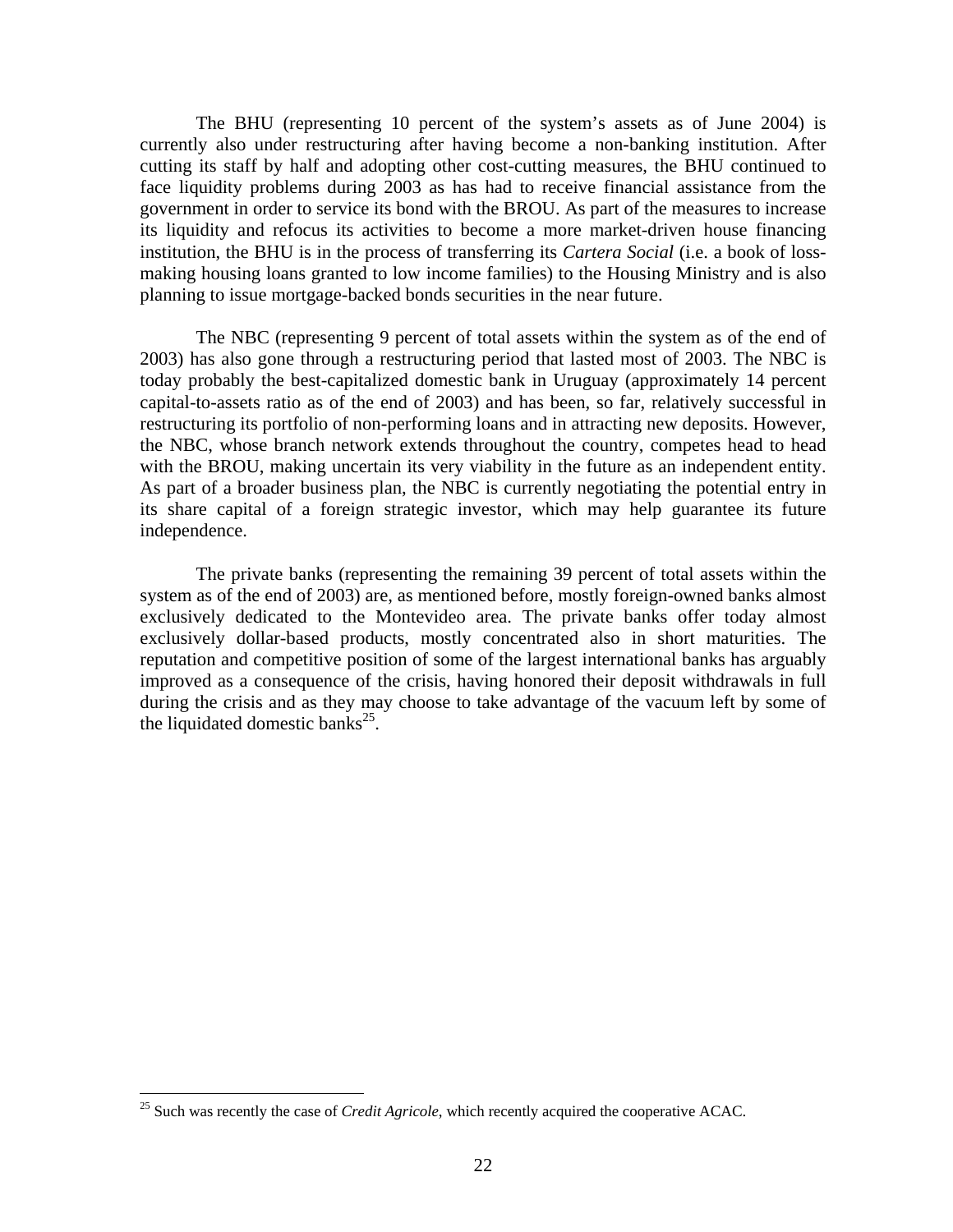## **Challenges**

Despite the significant progress achieved so far in resolving the 2002 crisis, the Uruguayan financial sector still faces considerable challenges. Although some of these challenges are structural matters (e.g. final resolution of the non-performing assets at BROU, NBC and BHU) that should be eventually resolved overtime, other more deeply rooted issues are likely to remain challenging in the medium and long terms.

Today, the banking sector –both public and private– remains extremely liquid. Although under a different set of circumstances this may have appeared as a sign of strength, in the current Uruguayan reality it masks the fact that a crisis mentality still remains deeply embedded across the financial sector. To be sure, on the banks' liability side, the vast majority of deposits is sight deposits and could, therefore, flee the system at the slightest sign of trouble. Conversely –and partially as a consequence of it– the banks' lending policies are broadly restrictive, tending to concentrate on the export sector and in short maturities. In fact, as of the end of June 2004, bank's lending to the non-financial sector, as a percentage of GDP, was only 27 percent, versus 57 percent at the end 2001. In terms of flows, risk aversion and liquidity considerations are causing lending to occur predominantly within the financial sector, with 61 percent of the total loan book being among financial institutions.

| <b>Banking Activity</b>   | <b>Loans</b> to         | <b>Loans</b> to             | Deposits from the       | Deposits from the           |
|---------------------------|-------------------------|-----------------------------|-------------------------|-----------------------------|
| (US\$ millions)           | <b>Financial Sector</b> | <b>Non Financial Sector</b> | <b>Financial Sector</b> | <b>Non Financial Sector</b> |
| <b>BROU</b>               | 2,717                   | 1,235                       | 372                     | 4,185                       |
| <b>BHU</b>                | 12                      | 288                         | 652                     | 529                         |
| NBC                       | 285                     | 317                         | 9                       | 853                         |
| <b>Total Public Banks</b> | 3,014                   | 1,840                       | 1,033                   | 5,567                       |
| <b>Private Banks</b>      | 1.693                   | 1.219                       | 292                     | 3,711                       |
| <b>TOTAL</b>              | 4,707                   | 3,059                       | 1,325                   | 9,278                       |

*Source: BCU, as of 30 of June, 2004, except for BHU as of May 31st, 2004* 

In total, and since December 2001, loans to the non-financial sector have decreased by almost 60 percent, despite the fact that deposit re-flow into the system has been steady since early 2003 and resident deposits have, as of June 2004, reached 78 percent of their level prior to the crisis. In summary, the banking system is simply not fulfilling its mission of transforming short term deposits into long term lending and channeling capital towards to the most productive investments within the real sector of the economy.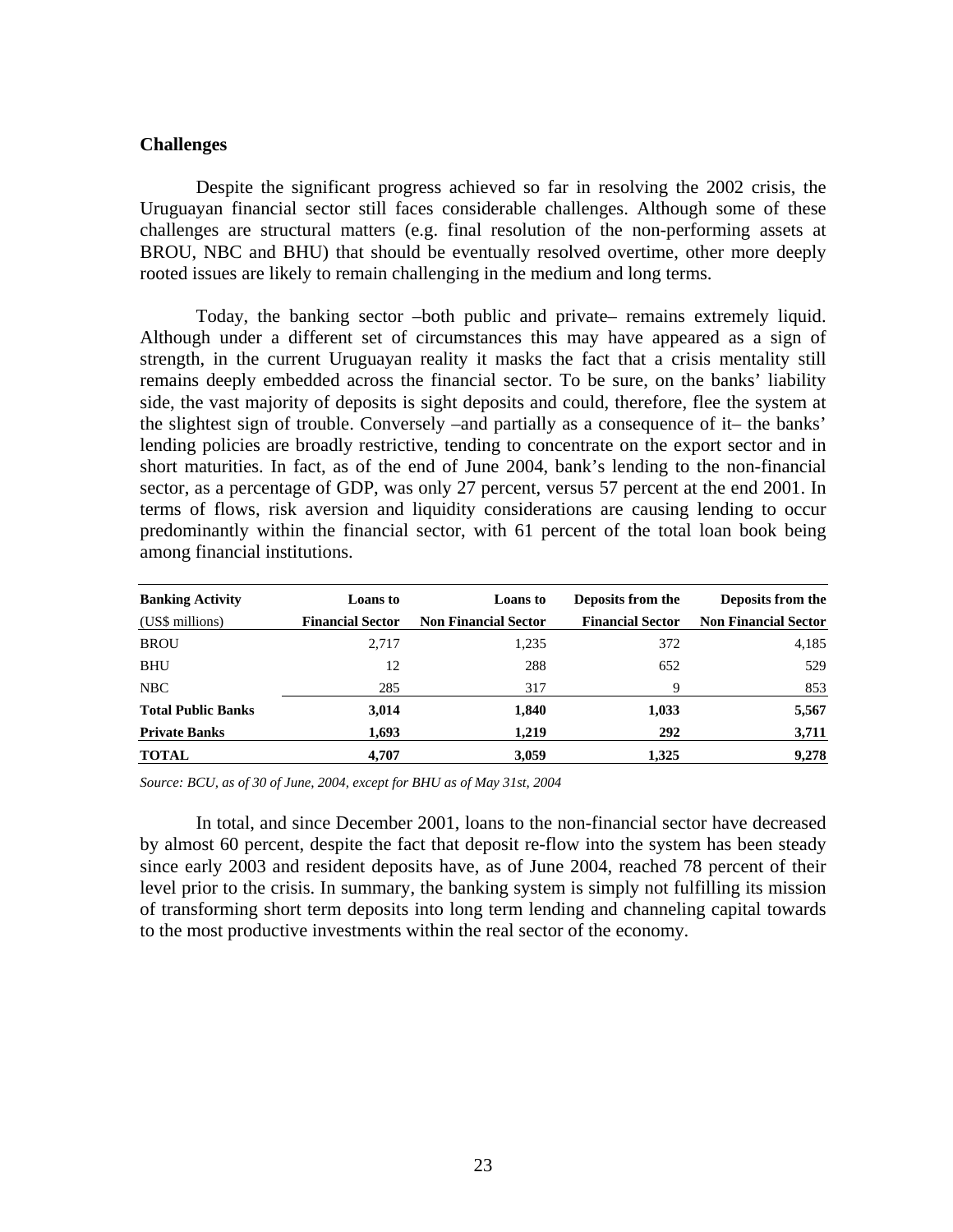



Partially responsible for this state of affairs is the high degree of *dollarization* still present in the economy, which the crisis has only managed to exacerbate. Indeed, supply and demand of financial products remains today predominantly dollar-based (e.g. 92 percent of total deposits), despite comparatively higher rates in peso deposits and broad market consensus of the likely appreciation of the peso in the short and medium terms.

*Dollarization* has constituted a mixed blessing towards the expansion of the Uruguayan financial sector. Although it has encouraged comparatively high levels of financial intermediation and has enabled Uruguay to attract substantial amounts of deposits by foreigners –particularly from Argentina, it has also increased exponentially the costs generated by past financial crisis. This fact still constitutes –as it did at the end of 2001– a significant vulnerability factor for the Uruguayan economy. It also thwarts any further deepening of the financial sector and prevents the development of non-banking capital markets. The recent introduction of deposits denominated in inflation-indexed units ("*Unidades Indexadas*", or UI) is undoubtedly a step in the right direction, but the initiative has still to catch on within the financial sector and the public at large.

It may also be argued that the new entity created out of the liquidation of three banks, a new public bank, might have reduced competition and may be difficult to privatize (although the new institution is a clearly stronger institution and may act as an incentive for BROU to reform).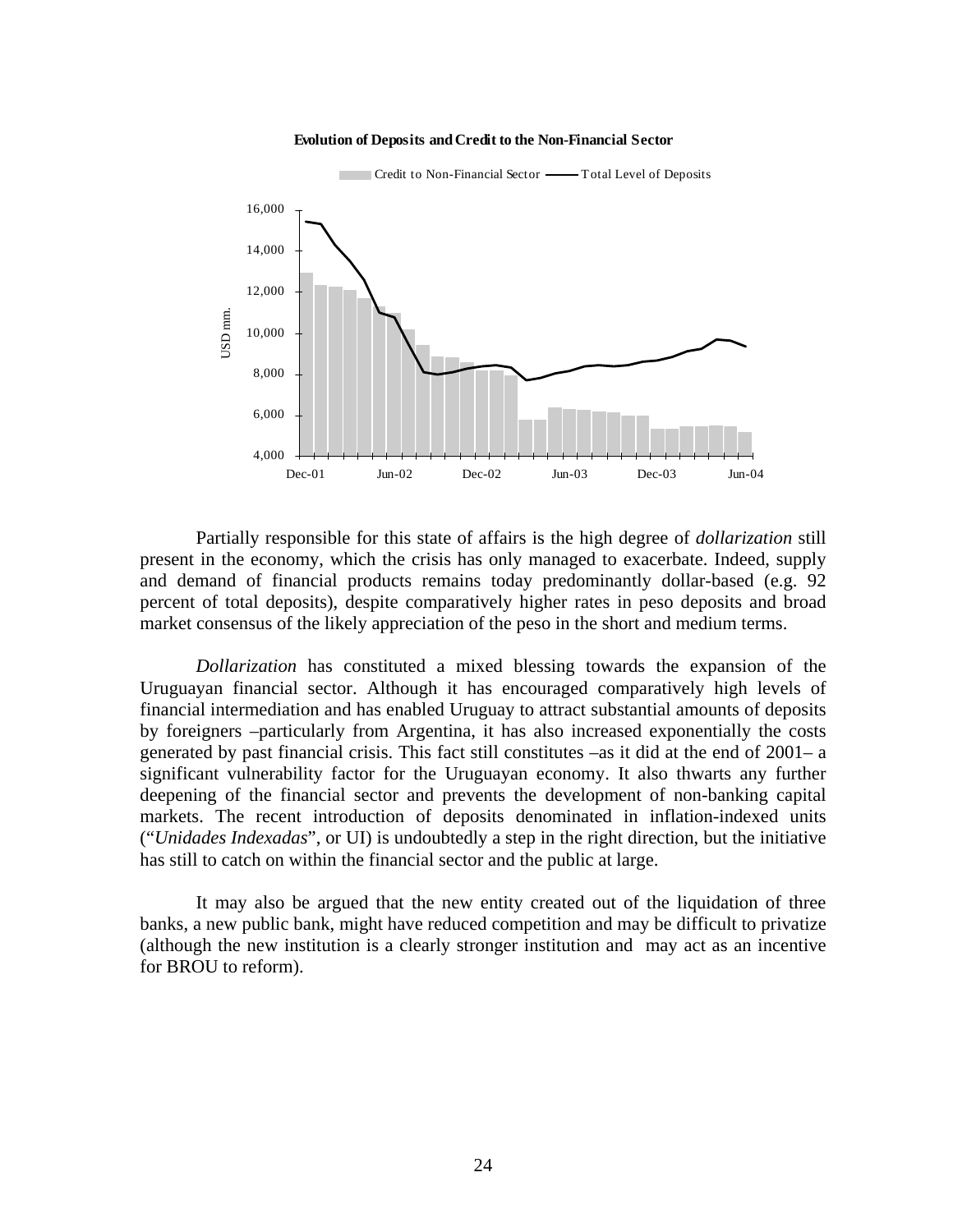#### **SECTION III: POLICY CONCLUSIONS AND LESSONS LEARNED**

With the invaluable benefit of hindsight, helpful lessons can be learnt by analyzing not only some of the immediate causes of the crisis, but, most importantly, the policy choices undertaken by the Uruguayan authorities and the results that such measures have achieved since they were implemented.

Although some of the policies adopted were and have remained highly controversial, the results obtained so far have mostly validated the actions undertaken by the authorities, particularly when considering the very difficult operating environment under which such measures had to be implemented. Overall, and although the full impact of some of these measures is still to be achieved, the government's actions during and after the crisis seemed adequate responses to the challenge and highlight the importance of resolute and expedient measures when confronted with such a volatile predicament.

#### **Levels of and Banking Exposure to Government Debt**

As we have seen, Uruguay's overall levels of government debt had been on the rise in the years prior to the crisis. Although it is very difficult to quantify what level of debt constitutes too much debt<sup>26</sup>, it is nonetheless obvious that historically high levels of government debt –particularly foreign currency denominated debt– make for less than an ideal platform from which to attempt to counteract a growing financial crisis. If, in addition, one's economy and financial sector are highly geared to macroeconomically volatile partners, then the conclusion must surely be to err on the side of caution and attempt to always remain fiscally cautious. The case of Uruguay clearly illustrates such an assertion.

On the positive side, however, and in marked contrast to some of its Latin American neighbors, the Uruguayan banks had very low levels of exposure to government debt. In fact, as of the end of 2001, the Uruguayan banking sector's total exposure to government debt amounted to only 3 percent $27$  of total banking assets and 18 percent of total bank's capital<sup>28</sup>. Thus, when the crisis erupted, the Uruguayan authorities were capable of partially *compartmentalizing* the effects of simultaneous deposits runs and deteriorating government finances, therefore being able to adopt resolute measures to counteract both unfolding crises effectively.

### *Dollarization* **and Contagion**

Uruguay was –and remains– a highly *dollarized* economy. Although this fact has historically been considered beneficial to the development and growth of the Uruguayan

 $\overline{a}$ 

<sup>&</sup>lt;sup>26</sup> Please see Carmen Reinhart, et al, "*Debt Intolerance*", National Bureau of Economic Research, August 2003.<br><sup>27</sup> Source: IMF and BCU<br><sup>28</sup> Conversely, and for instance, the Argentine banking system's exposure to public

substantial, amounting at the end of 2000 to 21 percent of total banking assets and 160 percent of total bank's capital (Source: Joaquin Gutierrez and Fernando Montes-Negret*, "Argentina's Banking System: Restoring Financial Viability"*, Working Paper 2/2004, page 4, The World Bank, 2004).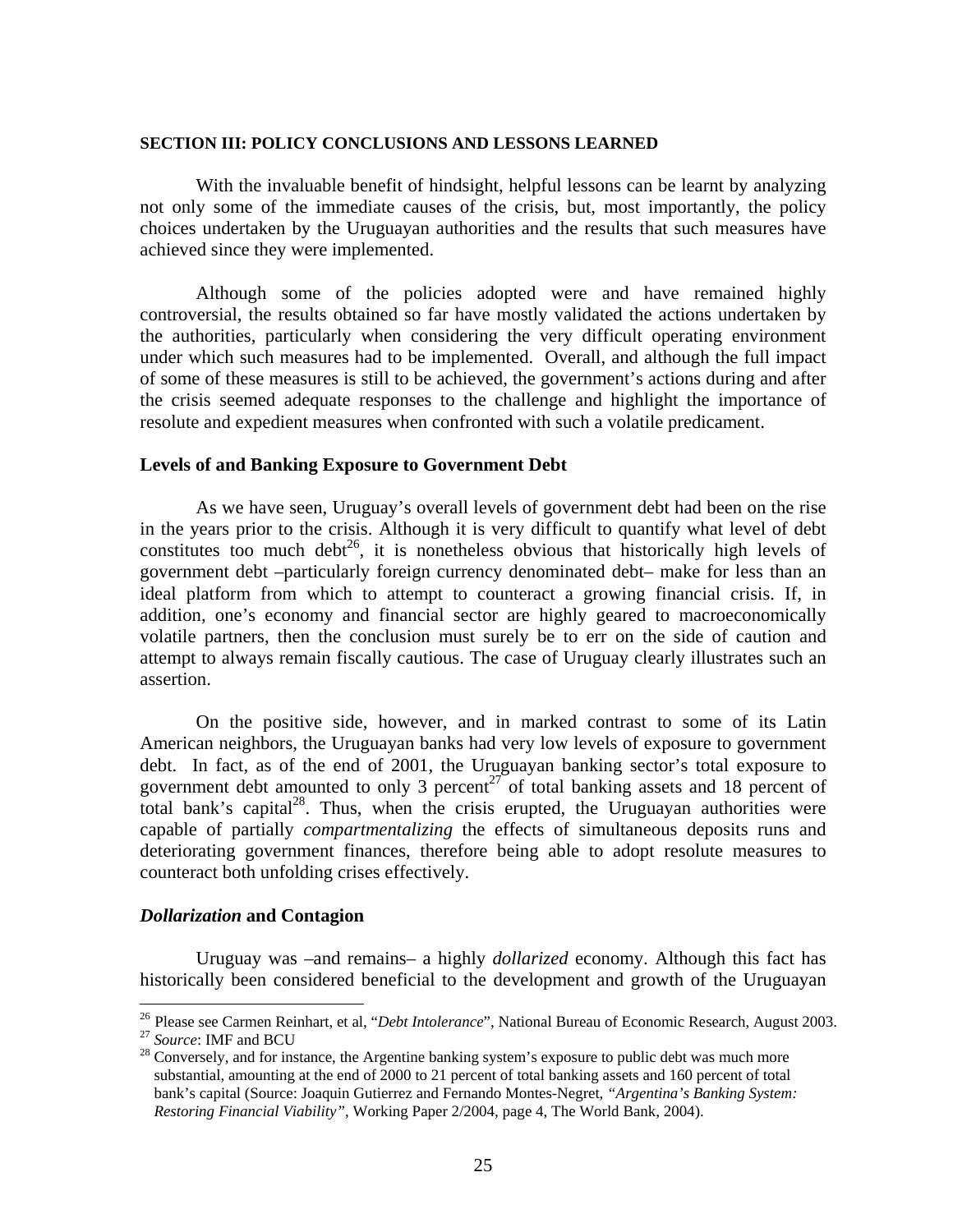financial sector, high levels of *dollarization* have also made the Uruguayan economy exceedingly exposed to sudden reversals of capital flows ("sudden stops"<sup>29</sup>). In fact, in a context of high domestic liability dollarization, floating exchange rates and economic openness, Uruguay was highly vulnerable to an external shock such as the Argentine crisis and, should, therefore, have either remained more fiscally cautious to combat such a shock, or, have adopted early on policies towards reducing domestic liability *dollarization*. These policies towards *des-dollarization* should have encouraged the development of peso-based financial services through a combination of economic incentives and regulatory initiatives, such as, for instance, preferential reserve requirements for Peso (and UI) deposits, differential risk weighting for Peso (and UI) loans, mandatory minimums for Peso (and UI) investments by domestic AFAPs, increased supply of Peso-denominated (or UIdenominated) government debt products, etc.

## **Government's Debt Restructuring**

 $\overline{a}$ 

As mentioned before, Uruguay successfully re-scheduled in May 2003 a large proportion of its foreign currency denominated debt and has, consequently, gained a window of opportunity within which to complete the final restructuring of both the banking sector and the government's finances. It is obvious that much work still needs to be done in resolving the crisis and that the re-scheduling of the debt is only a transitory solution, but the conditions do exist –even if only temporarily– to attempt such reforms in an orderly fashion. It is also particularly important to note not only the completion of the debt exchange itself, but also the manner in which the Uruguayan authorities completed such an exchange. Indeed, Uruguay completed its debt exchange program by involving both the IMF and the affected investors in the design and implementation of the exchange. This fact is, as we have seen, credited with partial responsibility for the ultimate success of the exchange.

Despite the positive outcome to the debt-rescheduling program, the sustainability of Uruguay's total level of external debt level (that increases substantially as a consequence of both the sizeable liquidity support provided at the time of the crisis and Uruguay's decision to float the currency in July 2002, please see chart on page 6) continues to pose a significant challenge in the medium and long terms. Indeed, with a total public debt level of 108 percent of GDP as of December 2003, the very measure of success of Uruguay's crisis management approach may ultimate prove to be the sustainability of its level of external debt. Several studies<sup>30</sup> have attempted to assess this sustainability and forecast public debt to decrease to 65 percent of GDP by 2012. However, the Uruguayan public debt situation continues to be highly vulnerable to macroeconomic changes such as, for instance, weak GDP growth, rising international interest rates, or possible weakness in the Uruguayan peso. Consequently, large shocks from any of these key variables may raise doubts as to the ultimate sustainability of public debt levels.

<sup>29</sup> Please see Guillermo Calvo, et al, "*On the Empirics of Sudden Stops: The Relevance of Balance Sheet Effects"*, National Bureau of Economic Research, May 2004<br><sup>30</sup> Please see, for example, IMF's "*Fifth Review Under the Stand-By Arrangement and Request for* 

*Modification and Waiver of Nonobservance of Performance Criteria*", August 2004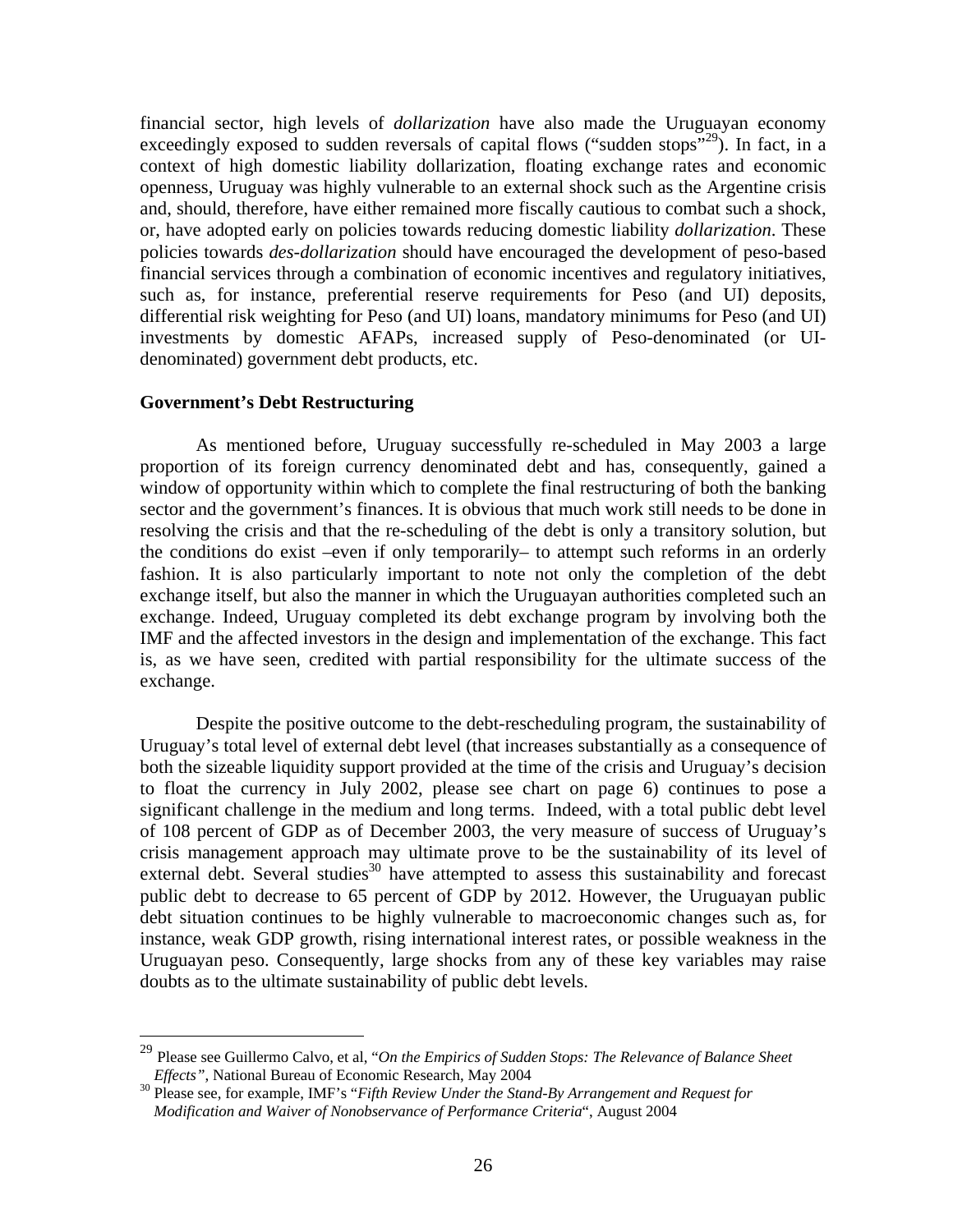#### **Institutional Stability**

Uruguay's crisis management could be considered a model for political stability and continuity, with a high degree of coordination among the three branches of government and overall consensus on the actions overtaken by the government to overcome the crisis. Specifically as the Central Bank and the Superintendency of Banks are concerned, the role of both of these institutions has been further defined and strengthened, and additional reforms are currently being considered to ensure their future political independence. Most important, the manner in which the Uruguayan authorities handled the crisis –including their overall respect for the sanctity of contracts– seemed to have enjoyed the tacit approval of the various parties involved, due partially to the very fluid dialogue the authorities maintained with all parties affected during the resolution of the crisis. Consequently, and once political and social consensus was reached, no major legal challenge has impeded the implementation and progress of the various policy measures undertaken by the authorities.

## **Relations with International Financial Institutions**

Uruguay has, since the beginning of the crisis, been able to maintain a harmonious relationship with the IFIs, as it has been more willing to engage in a proactive dialogue and to follow their policy advice. This factor greatly contributed to creating an environment conducive to considerable advances in resolving some of the most important obstacles towards the ultimate recovery of the domestic banking system. Thus, the IMF has been intimately involved in the restructuring of BROU, the World Bank in a similar exercise with the BHU, the IFC may participate in the privatization of NBC while the IADB has provided advice in the modernization of the BCU's regulatory framework. This concerted effort of public support of the IFIs during and after the crisis can, we believe, be credited with helping to restore confidence in the government's ability to resolve the crisis and has likely reinforced the public's tacit endorsement of the government's actions.

#### **Exchange Rate Dynamics**

 One of the most controversial policy choices adopted by the Uruguayan authorities at the time of the crisis was the decision in July 2002 to abandon the then prevailing crawling peg and allow for the free float of the Uruguayan Peso. Undeniably, the Uruguayan authorities were facing at that time an extremely complex and fluid situation and were confronted with a series of difficult policy alternatives, all of which would invariably inflict an onerous cost to the economy as a whole.

To be sure, a nominal devaluation of the Peso would –in theory– induce a similar re-alignment of the real exchange rate, providing much needed impetus to the competitive position of Uruguay. The economic reactivation that such measure would achieve was considered to be essential in the medium and long-terms, after years of economic recession and, specially, after several months of widespread liquidity support to the ailing banking sector and the increased levels of public indebtedness that such liquidity support had ensued. In addition, a nominal devaluation would –arguably– contribute to stop the widespread deposit runs, as the very expectation of such a potential devaluation (and of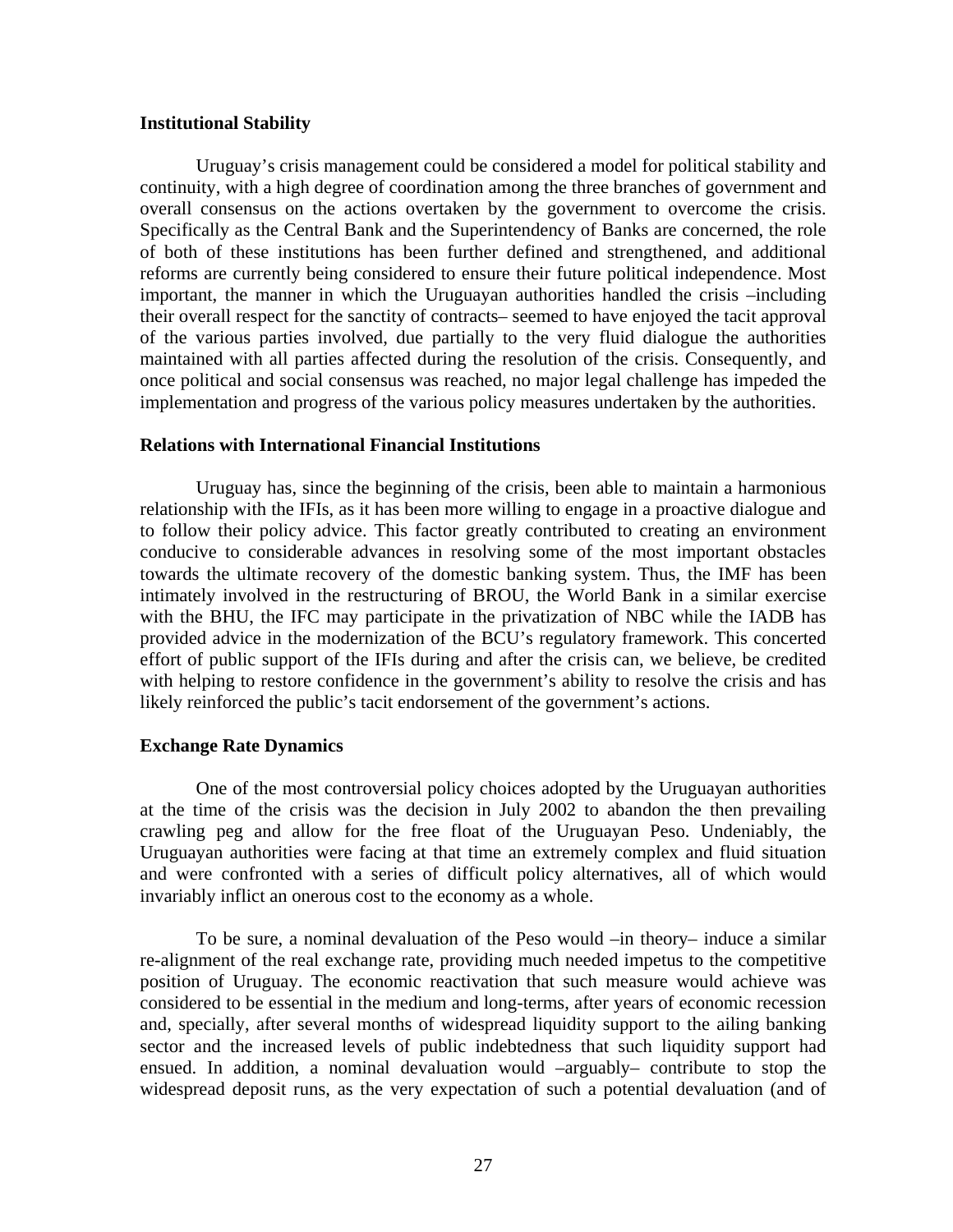measures such as the "*corralito*") could be credited with partial responsibility for the deposit runs.

However, the consequences of a large devaluation could be devastating in the context of a highly *dollarized* economy such as the case of Uruguay, where the levels of foreign currency indebtedness of the government were inordinately high and where a weaker currency would very seriously compromise bank debtor's solvency. This situation was made worse, as we have seen, by the low level of available reserves at the central bank, not strictly as it relates to the backing of the still existing dollar-denominated deposits, but rather by the realization that critically low levels of international reserves would very seriously impede servicing the mounting levels of public debt which the banking crisis had only exacerbated.

It is difficult to prove or disprove the true need for allowing the Peso to depreciate, and for doing so at the specific juncture at which Uruguay chose to do it. However, given the very peculiar set of circumstances already described, the Uruguayan authorities had really no choice other than to the let the Peso float. The recent evolution of the Peso exchange rate has certainly shown that although the initial currency overshooting seemed to have made the situation worse, bank deposits started to return to the system by October 2002, and the exchange rate finally reached a certain level of stability which has continued until today.

### **Costs of the Crisis**

 $\overline{a}$ 

As mentioned before, the total liquidity support provided by the government during 2002 amounted to US\$2.4 billion, or approximately 20 percent of that year's GDP, while the ensuing GDP contraction and exchange rate devaluation amounted to approximately 11 and 95 percent respectively. Although the true and final costs of the crisis are still to be fully determined and absorbed (according to some IMF estimates, the government is expected to recover only about half of the liquidity extended to the banking system in  $2002<sup>31</sup>$ ), the Uruguayan crisis seems to have been relatively benign when compared to similar systemic banking crises (please see table below for an illustration of other banking crises).

However, it is nonetheless worth noting the devastating effects that such crises can inflict in the economic fabric of a nation. Thus, the lesson to be learnt is clear: banking crises are, by definition, very expensive, and avoiding them altogether should be any government's first priority.

<sup>31</sup> "*Third Review under the Stand-By Arrangement and Request for Modification and Waiver of Applicability of Performance Criteria"*, Supplementary Information, IMF, June 2003, page 11.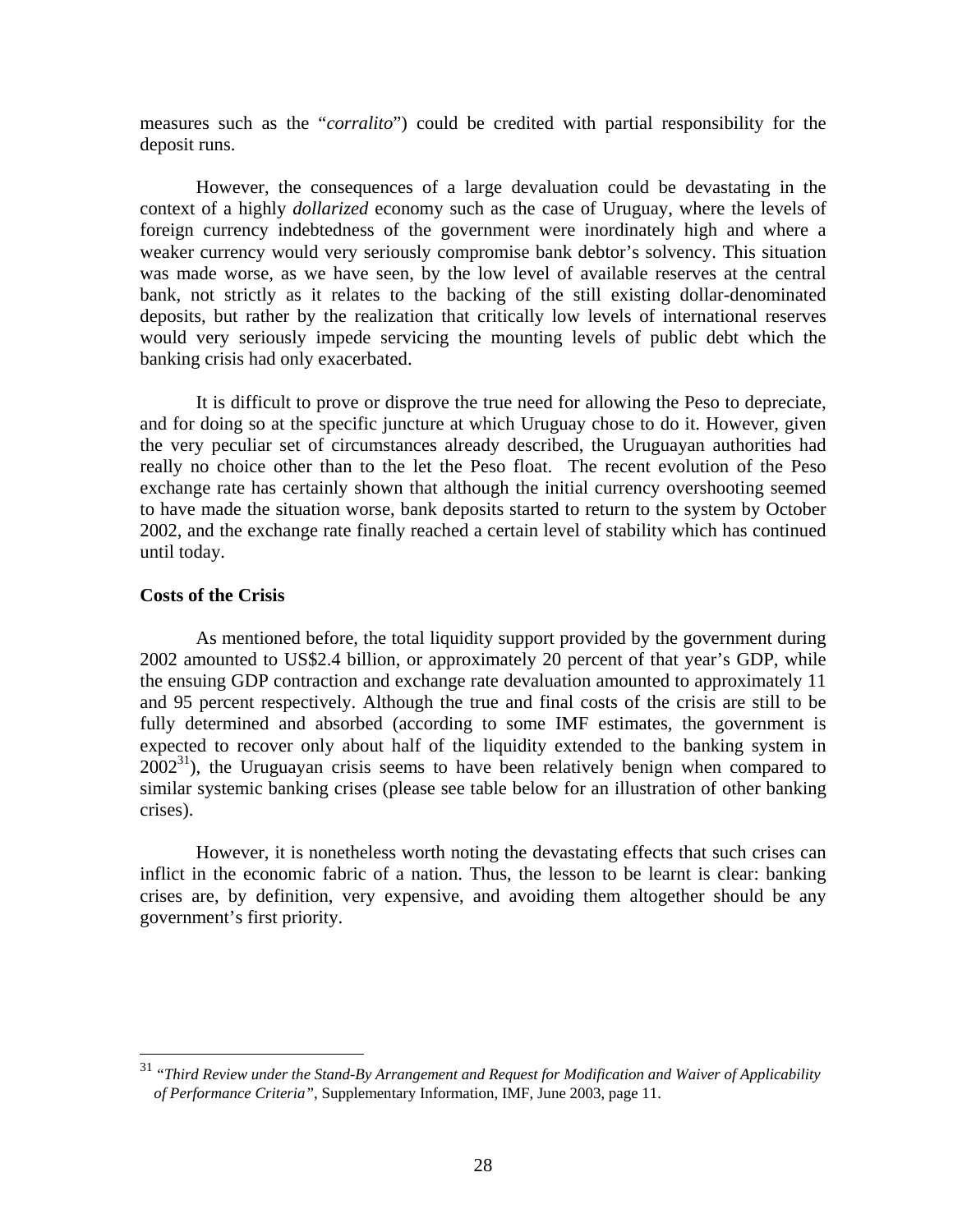| <b>Costs of Systemic Banking Crises</b> |      | <b>Fiscal Cost</b> | <b>Real Change</b> | Change in            |
|-----------------------------------------|------|--------------------|--------------------|----------------------|
|                                         | Year | (Share of GDP)     | in GDP             | <b>Exchange Rate</b> |
| Indonesia                               | 1998 | 50%                | $-15%$             | $-58%$               |
| South Korea                             | 1998 | 37%                | $-11\%$            | $-29%$               |
| Thailand                                | 1998 | 33%                | $-5\%$             | $-14%$               |
| Mexico                                  | 1995 | 19%                | $-6\%$             | $-40%$               |
| Malaysia                                | 1998 | 16%                | $-13%$             | $-14%$               |
| Finland                                 | 1992 | 11%                | $-5\%$             | $-6\%$               |
| Sweden                                  | 1991 | 4%                 | $-3%$              | 1%                   |
| Philippines                             | 1998 | 1%                 | 1%                 | $-13%$               |

*Source: Gerard Caprio and Daniela Klingebiel, "Episodes of Systemic and Borderline Banking Crises", in* 

*Klingbiel, Daniela and Luc Laeven, editors, "Managing the Real and Fiscal Effects of Banking Crises", World Bank Discussion Paper Num. 428, The World Bank, January 2002.* 

#### **Specific Banking Measures**

Although highly controversial, the measures specifically adopted to resolve the banking crisis may have proven to be the most relevant in achieving an orderly resolution of the crisis and the most enduring in ensuring the ultimate recovery of the confidence in the country's banking system. As we have seen, the Uruguayan authorities first attempted to counteract the fast developing deposit runs by pumping large amounts of liquidity into the ailing banks in an attempt to restore confidence in the system. However, as these efforts ultimately proved insufficient –i.e. late July 2002– the policy choices had to necessarily become more drastic.

#### Preservation of Banking Contracts and the Payment System

 Given the severity of the crisis (by late July 2002, the Uruguayan banking sector had lost an estimated US\$6 billion worth of deposits, or approximately 40 percent of total deposits within the system at the beginning of the year), the authorities chose, as we have seen, first, to declare a five-day bank holiday, second, to reprogram all time deposits at the state banks<sup>32</sup>, third, to guarantee 100 percent of sight and time deposits held at public and intervened banks, and, fourth, not to impose any limitations on the functioning of the foreign banks.

Thus, by  $-mostly$ – respecting the nature of banking contracts<sup>33</sup> and preserving intact the payment system, Uruguay managed not only to stop the crisis from further enveloping the economy and from causing even deeper economic hardship, but also to avoid the judicial quandary that breaching those contracts would have surely ensued. As a consequence, Uruguay has been able of maintaining a high degree of social stability and cohesion throughout the crisis, thus facilitating the eventual reconstruction of its banking sector.

 $\overline{a}$ 

 $32$  The state-owned banks have an implicit 100% government guarantee

<sup>&</sup>lt;sup>33</sup> Although the re-programming of deposits was obviously mandatory, these actions were, nonetheless, well received by depositors, given comparatively high deposit rates.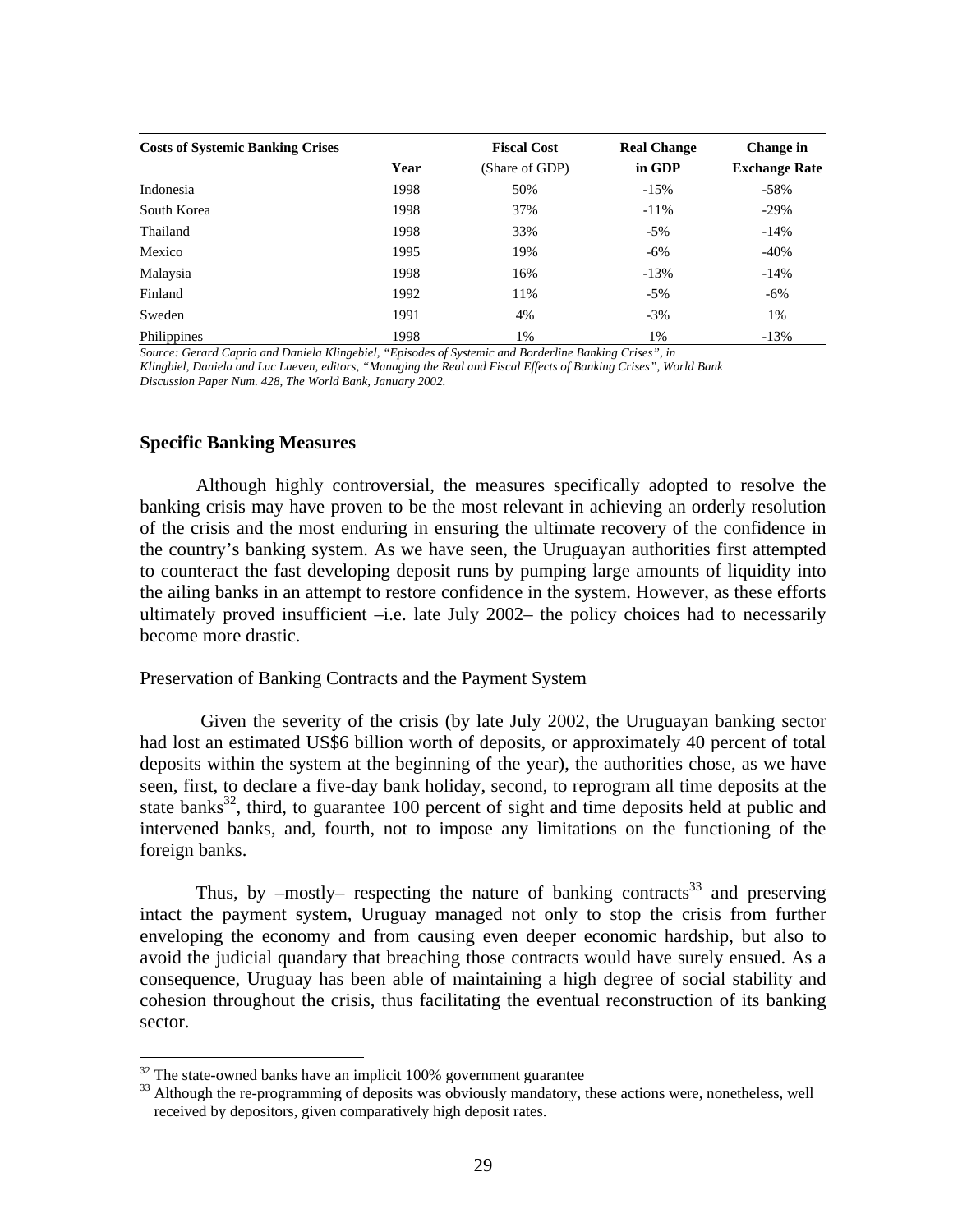#### Internalization of currency mismatch.

As we have seen, the Uruguayan banking system was, prior to the crisis, highly *dollarized*. Consequently, when the crisis struck and the Uruguayan peso was sharply devalued, the inherent currency mismatch made the majority of the banking system highly insolvent. At that juncture, and in order to internalize the costs of such mismatch, the Uruguayan authorities successfully resisted the temptation to forcefully alter the currency denomination of deposits. Instead, by maintaining the currency denomination of deposits and implementing other measures to internalize the cost of the currency mismatch (i.e. write-offs, reprogrammed deposits, re-capitalization, etc.), the Uruguayan authorities managed to –albeit temporarily and only nominally– maintain the financial viability of the banking system as a whole. Although the full extent of the crisis is yet to be fully acknowledged and paid for<sup>34</sup>, by maintaining the majority of the banks as an on-going concern, the Uruguayan authorities stand –arguably– a better chance of rebuilding the country's banking sector.

### Early Bank Intervention

1

The Uruguayan approach towards bank intervention was distinctly targeted. In fact, from the initial days of the crisis, the authorities were able to identify the institutions most affected by the crisis (i.e. *Banco Galicia Uruguay* and *Banco de Comercio*), and were, therefore, able to implement effective policies towards their resolution and/or liquidation. In addition, throughout the crisis, the Uruguayan authorities were very willing to admit the true extent of the problem at specific institutions and were not reluctant to initiate steps towards the eventual liquidation or resutructuring of certain institutions (i.e. *Banco Montevideo-Caja Obrera* and *Banco de Crédito*). Being able to differentiate between solvent and insolvent banks –and doing so publicly– had a very beneficial effect in restoring credibility in the banking system as a whole.

However, although the December 2002 new banking law was an important step in facilitating the liquidation of failed banks, its applicability was specific to certain institutions and at a specific point in time. This law is geared in favor of open-bank resolution and lacks a well-defined process and mechanism for the closure, resolution and liquidation of banks. We believe, therefore, that the authorities should endeavor to develop a general framework for bank restructuring and market exit of insolvent institutions. The mechanism should go from the adoption of regularization plans (in case of capital deficiencies) to suspension of operations, exclusion of assets and liabilities of insolvent banks and bank closure. A bank resolution mechanism that contemplates the possibility of bank closure should operate in conjunction with a limited deposit insurance scheme. In summary, a general regulatory framework needs to be developed to both finalize the resolution of the banks that failed during the 2002 crisis and to facilitate the quick resolution of potential future bank failures before bank runs become systemic.

 $34$  A significant proportion of the losses incurred by this currency mismatch are expected to be eventually assumed by the government.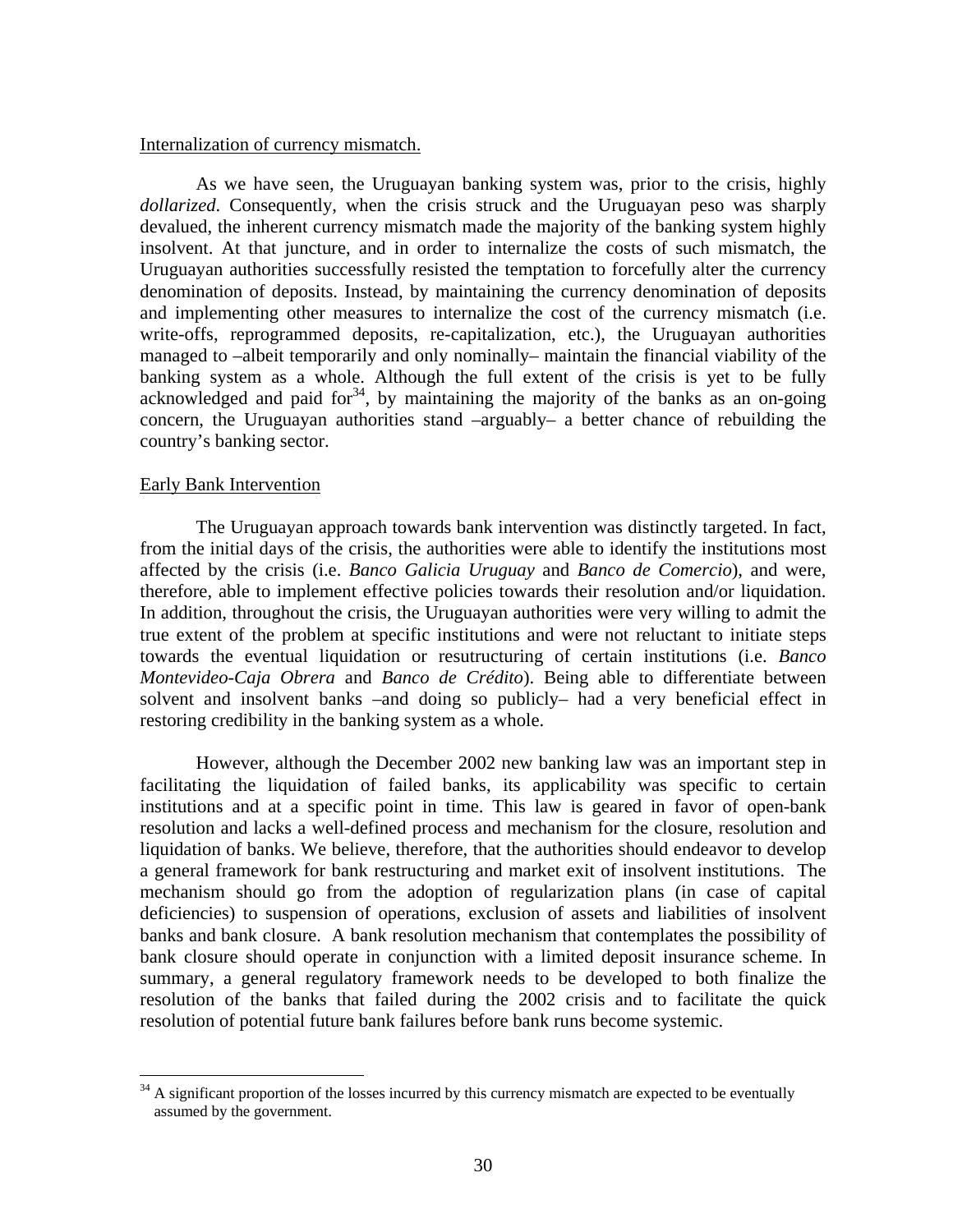#### Targeted Policies Toward the Private Banks

As mentioned before, the Uruguayan authorities placed no specific restrictions on the private<sup>35</sup> banks, as long as they were able to rely on their own resources for liquidity and capital support. By so doing, the authorities effectively obtained incremental international liquidity and capital support provided by the headquarters of such institutions, while, at the same time, managed to ensure that a proportion of the fast fleeing deposits were, at least, retained within that segment of the Uruguayan banking system instead of irrevocably leaving the country.

#### **Conclusions**

 $\overline{a}$ 

Banking crises typically start when confidence in the system is lacking and end when confidence is finally restored. The case of Uruguay was no exception. Today, while many issues are still pending in the final resolution of this crisis, it can credibly be claimed that reasonable confidence has been restored in the country's banking system.

In the ultimate analysis, it is probably true to state that the 2002 Uruguayan banking crisis would not have happened had Argentina's collapse not occurred. Nonetheless, it is also safe to affirm that Argentina's impact on the Uruguayan financial sector was magnified by some inherent weaknesses of the Uruguayan economy and banking sector. Therefore, what was a clear case of exogenous contagion became, by feeding on endogenous vulnerabilities, an altogether different and much bigger phenomenon that engulfed the entirety of the Uruguayan economy.

While it is always helpful to look into the causes that contributed to the crisis, its chronology and the internal and external factors that magnified the situation, it is also worth noting that, in the case of Uruguay, the very manner in which the authorities behaved themselves during and after the crisis may have been, in and on itself, a crucial element in stopping and recovering from the crisis. A key element of the government's strategy that contributed to its effectiveness was their willingness to relatively quickly and publicly intervene troubled banks to both prevent systemic contagion and assure the worrying public about the solidity of the financial system. Furthermore, not only has Uruguay been capable of simultaneously counteracting concurrent banking and public debt crises, but it has been able to do so by preserving the necessary trust in banking contracts, achieving a high level of social stability and political cohesion, and maintaining a fluid dialogue with multilateral financial institutions and all the affected parties.

In fact, it can be argued, that it is precisely the congenial and consensual approach taken by the authorities that can be credited with creating the necessary conditions to effectively overcome some of the most important obstacles towards the ultimate recovery of the domestic banking sector.

\* \* \*

<sup>&</sup>lt;sup>35</sup> "Private" is defined in this context as non-public, not-intervened financial institutions. Thus, the vast majority of these private banks were Uruguayan subsidiaries of international banks. (*Authors' Note*)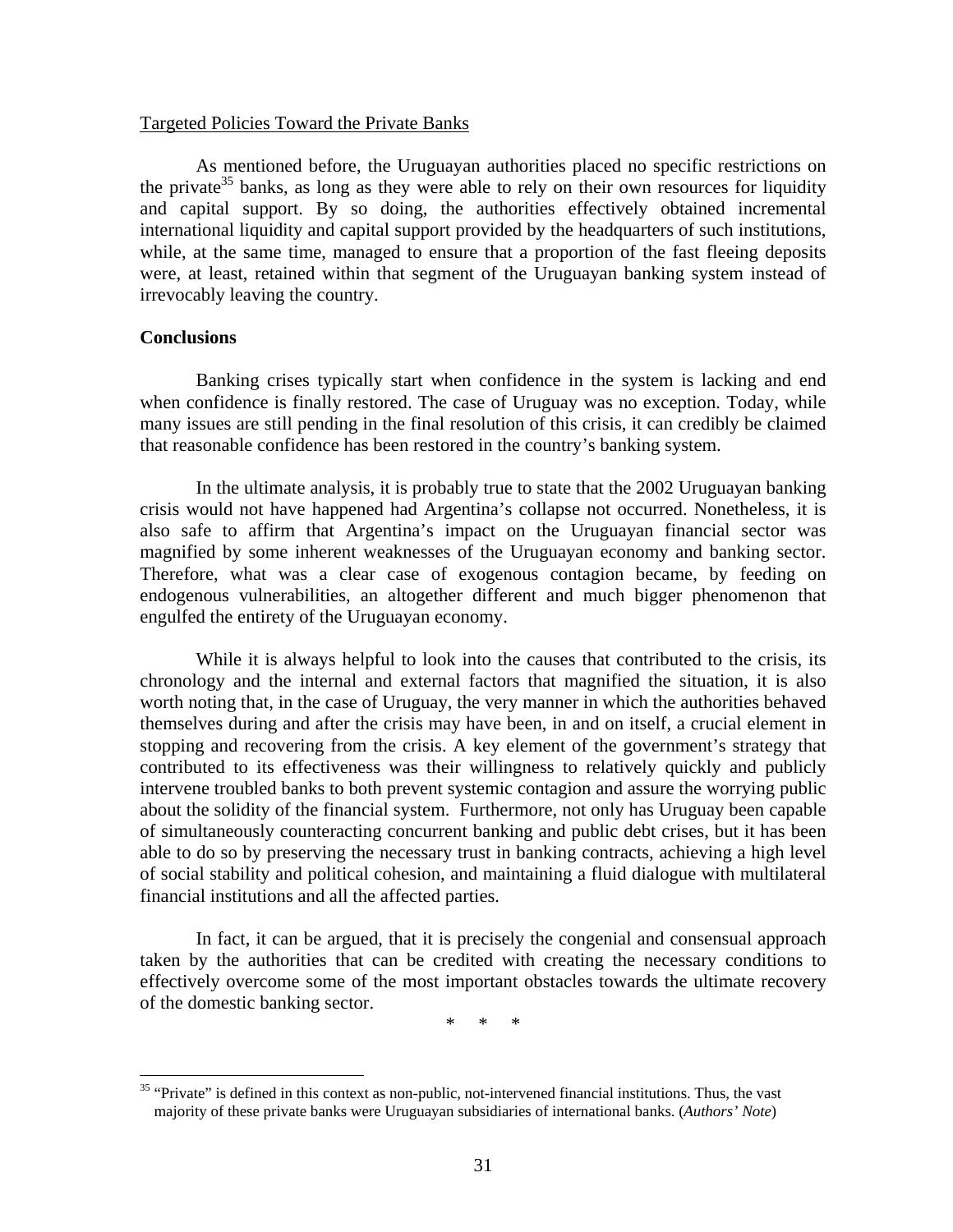## **Bibliography**

Banco Central del Uruguay, "*Evolución Reciente y Situación Actual del Sistema Bancario*", Banco Central del Uruguay, October and December 2003

Banco Central del Uruguay, "*Reporte de Estabilidad Financiera*", March and June 2004.

Credit Suisse First Boston Research. Several Issues.

- Calvo, Guillermo A., Alejandro Izquierdo, and Luis-Fernando Mejía, "*On the Empirics of Sudden Stops: The Relevance of Balance Sheet Effects"*, National Bureau of Economic Research, May 2004
- de la Torre, Augusto, Eduardo Levy Yeyati and Sergio L. Schmukler, *"Living and Dying with Hard Pegs: The Rise and Fall of the Argentina's Currency Board"*, Policy Research Working Paper Num. 2980, The World Bank, March 31<sup>st</sup>, 2003
- Gutierrez, Joaquin G., and Fernando Montes-Negret, *"Argentina's Banking System: Restoring Financial Viability"*, Working Paper Num. 2, The World Bank, January 2004.
- IMF, *"Third Review Under the Stand-By Arrangement and Request for Modification and Waiver of Applicability of Performance Criteria"*, IMF, June 2003.
- IMF, *"Fourth Review Under the Stand-By Arrangement and Request for Modification and Waiver of Nonobservance of Performance Criteria"*, IMF, February 2004.
- IMF, *"Fifth Review Under the Stand-By Arrangement and Request for Modification and Waiver of Nonobservance of Performance Criteria"*, IMF, August 2004.
- IMF, *"Uruguay: Letter of Intent, Memorandum of Economic and Financial Policies, and Technical Memorandum of Understanding*", IMF, February 6<sup>th</sup>, 2004.
- IMF, *"Uruguay: 2003 Article IV Consultation"*, IMF, August 2003.
- J.P. Morgan Research. Several Issues.
- Klingbiel, Daniela and Luc Laeven, editors, "*Managing the Real and Fiscal Effects of Banking Crises*", World Bank Discussion Paper Num. 428, The World Bank, January 2002.

Moody's Investors Service, "*Uruguay: Banking Statistical Supplement*", March 2004

Perry, Guillermo, and Luis Servén, "*The Anatomy of a Multiple Crisis: Why Was Argentina Special and What Can We Learn From It*?", Policy Research Working Paper Num. 3081, The World Bank, June 30<sup>th</sup>, 2003